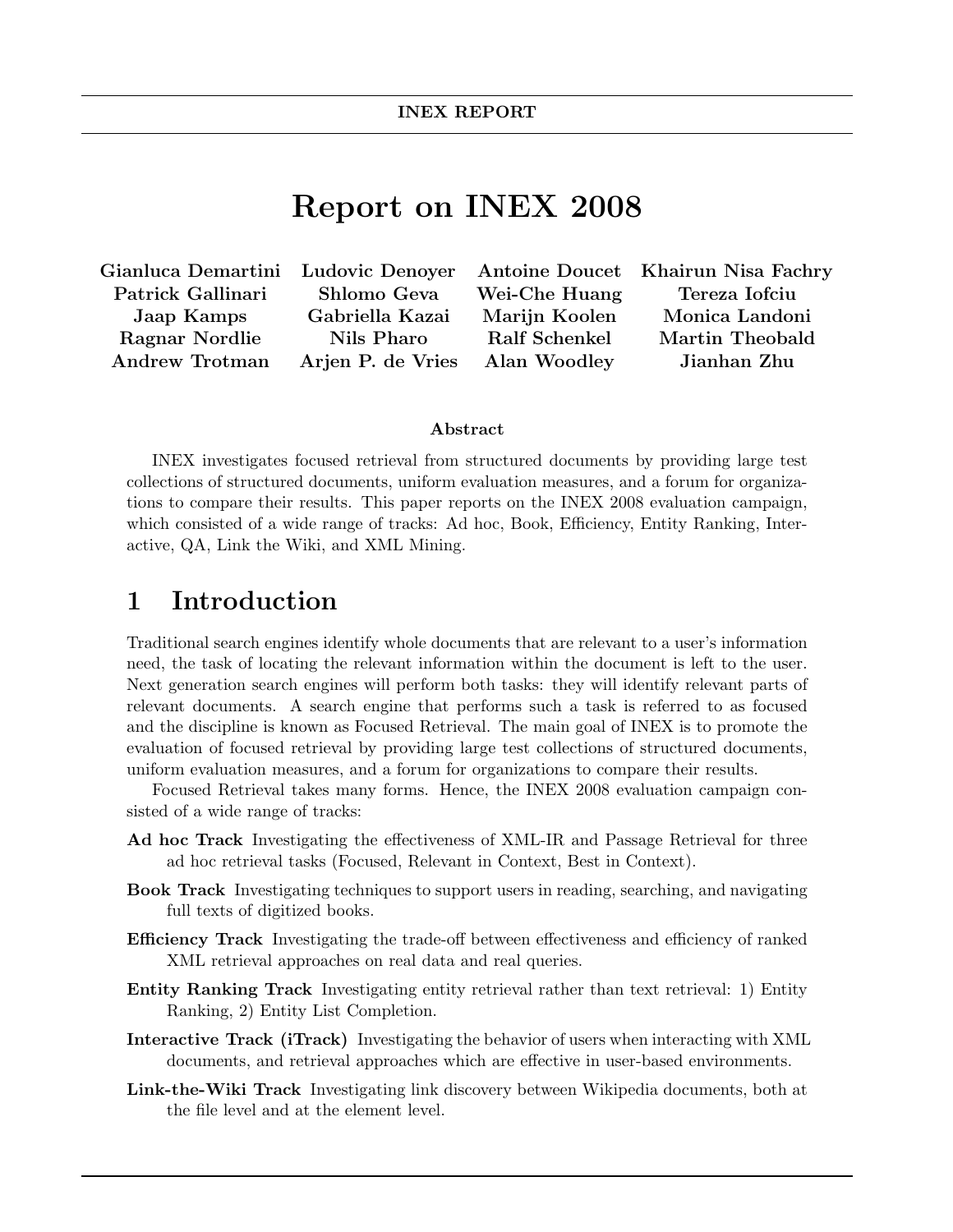XML-Mining Track Investigating structured document mining, especially the classification and clustering of semi-structured documents.

In addition, there were initial steps to launch a *Question Answering* track, investigating how technology for accessing semi-structured data can be used to address interrogative information needs, and a Wikipedia Vandalism track, trying to predict edit reversal in Wikipedia.

In the rest of this paper, we discuss the aims and results of the INEX 2008 tracks in relatively self-contained sections: the Ad Hoc track (Section [2\)](#page-1-0), the Book track (Section [3\)](#page-3-0), the Efficiency track (Section [4\)](#page-6-0), the Entity Ranking track (Section [5\)](#page-9-0), the Interactive track (Section [6\)](#page-10-0), the Link the Wiki track (Section [7\)](#page-13-0), and the XML Mining track (Section [8\)](#page-15-0).

## <span id="page-1-0"></span>2 Ad Hoc Track

In this section, we will briefly discuss the aims of the Ad Hoc track, its tasks and setup, the used measures and results, and try to formulate clear findings. Further details are in [\[14\]](#page-19-0).

#### 2.1 Aims and Tasks

The Ad Hoc Track at INEX studies the adhoc retrieval of XML elements or passages. In information retrieval (IR) literature, adhoc retrieval is described as a simulation of how a library might be used, and it involves the searching of a static set of documents using a new set of topics. While the principle is the same, the difference for INEX is that the library consists of XML documents, the queries may contain both content and structural conditions and, in response to a query, arbitrary XML elements may be retrieved from the library.

The general aim of an IR system is to find *relevant information* for a given topic of request. In the case of XML retrieval there is, for each article containing relevant information, a choice from a whole hierarchy of different elements or passages to return. Hence, within XML-IR, we regard as relevant results those results that both

- contain relevant information (the result exhaustively discusses the topic), but
- contain as little non-relevant information as possible (the result is specific for the topic).

In traditional document retrieval only the first condition is applied. The INEX 2008 measures are solely based on the retrieval of highlighted text. We simplify all INEX tasks to highlighted text retrieval and assume that systems should return all, and only, highlighted text. We then compare the characters of text retrieved by a search engine to the number and location of characters of text identified as relevant by the assessor. For best in context (discussed below) we use the distance between the best entry point in the run and that identified by an assessor.

The INEX 2008 Ad Hoc Track featured three tasks: For the Focused Task a ranked-list of non-overlapping results (elements or passages) must be returned. It is evaluated at early precision relative to the highlighted (or believed relevant) text retrieved. For the Relevant in Context Task non-overlapping results (elements or passages) must be returned, these are grouped by document. It is evaluated by mean average generalized precision where the generalized score per article is based on the retrieved highlighted text. For the Best in Context Task a single starting point (element's starting tag or passage offset) per article must be returned. It is also evaluated by mean average generalized precision but with the generalized score (per article) based on the distance to the assessor's best-entry point.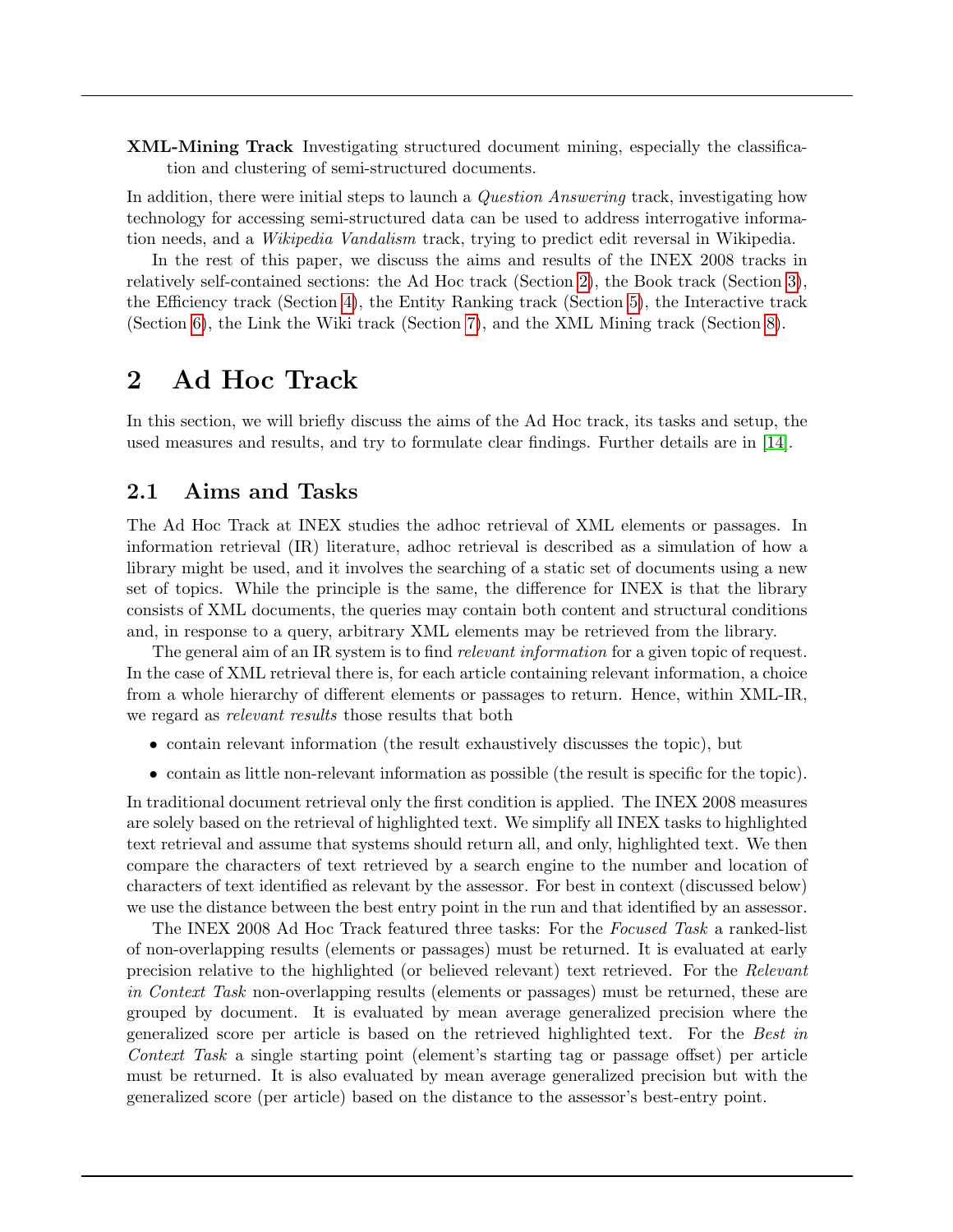### 2.2 Test Collection

INEX 2008 used the Wikipedia XML Corpus based on the English Wikipedia in early 2006, containing a total of 659,338 Wikipedia articles [\[3\]](#page-18-0). On average an article contains 161 XML nodes. The original Wiki syntax has been converted into XML, using both general tags of the layout structure (like *article, section, paragraph, title, list* and *item*), typographical tags (like bold, emphatic), and frequently occurring link-tags.

INEX has been pioneering peer-topic creation and peer-assessments since 2002. At INEX 2008, a total of 135 ad hoc search topics were created by participants. In addition, 150 queries were derived from a proxy-log. A total of 86 topics has a structured CAS query, for the other topics a default CAS query was added.

The topics were assessed by participants following precise instructions. The assessors used the new GPXrai assessment system that assists assessors in highlight relevant text. Topic assessors were asked to mark all, and only, relevant text in a pool of documents. After assessing an article with relevance, a separate best entry point decision was made by the assessor. The relevance judgments were frozen on October 22, 2008. At this time 70 topics had been fully assessed. Moreover, 11 topics were judged by two separate assessors, each without the knowledge of the other. All official results refer to the 70 topics with the judgments of the first assigned assessor, which is typically the topic's original author.

The main INEX 2008 test-collection consists of the 70 human created and judged topics, and the specific measures to evaluate the three tasks. In addition, trec-style qrels have been derived—treating every article that contains highlighted text as relevant—for evaluating document retrieval effectiveness on the Wikipedia. This results in an attractive document retrieval test collection using freely available documents in a non-news genre. Moreover, trec-style qrels are also available for 125 topics derived from the proxy-log—treating every clicked article as relevant. These topics shed light on the similarities and differences between traditional IR test collections and the data collected in log files.

#### 2.3 Results

There were a total of 163 official submissions by 27 groups, distributed evenly across the three tasks. We report here on the main observations and findings, and refer for a detailed discussion of the results and the top scoring runs to [\[14\]](#page-19-0).

When examining the relative effectiveness of CO and CAS we found that for all tasks the best scoring runs used the CO query. This is in contrast with earlier results showing that structural hints can help promote initial precision. Part of the explanation may be in the low number of CAS submissions (28) in comparison with the number of CO submissions (108). Only 39 of the 70 judged topics had a non-trivial CAS query, and the majority of those CAS queries made only reference to particular tags and not on their structural relations. This may have diminished the value of the CAS query in comparison with earlier years.

Given the efforts put into the fair comparison of element and passage retrieval approaches, the number of passage submissions was disappointing. Eighteen submissions used ranges of elements or FOL passage results, whereas 118 submissions used element results. Consistent with earlier results on using passage-level evidence for XML element retrieval, we saw that the passage based approaches were competitive, but not superior to element based approaches.

As in earlier years, we saw that article retrieval is reasonably effective at XML-IR. For all the tasks there were article-only runs that ranked relatively high. When looking at the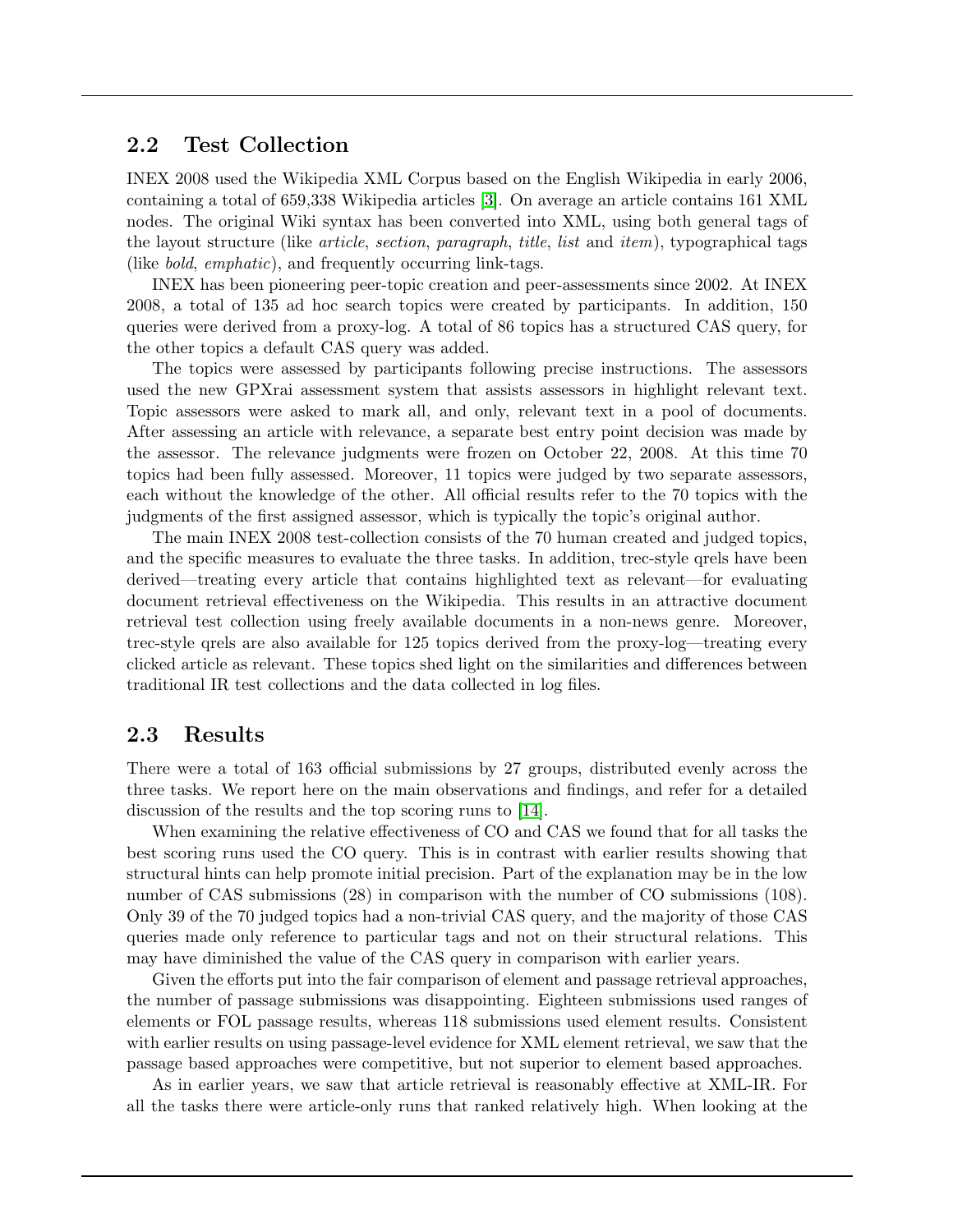article rankings inherent in all Ad Hoc Track submissions, i.e., evaluate them as traditional document retrieval, we saw that best article rankings were obtained from runs with element or passage results. This suggests that element-level or passage-level evidence is still valuable for article retrieval. When comparing the system rankings in terms of article retrieval with the system rankings in terms of the INEX retrieval tasks, over the exact same topic set, we see a reasonable correlation especially for the two "in context" tasks. The systems with the best performance for the ad hoc tasks, also tend to have the best article rankings.

Since finding the relevant articles can be considered a prerequisite for XML-IR, this should not come as a surprise. In addition, the Wikipedia's encyclopedic structure with relatively short articles covering a single topic results in relevant articles containing large fractions of relevant text (with a mean of 55% of text being highlighted). While it is straightforward to define tasks and measures that strongly favor precision over recall, a more natural route would be to try to elicit more focused information needs that have natural answers in short excerpts of text.

When we look at a different topic set derived from a proxy log, and a shallow set of clicked pages rather than a full-blown IR test collection, we see notable differences. Given the low number of relevant articles (1.8 on average) compared to the ad hoc judgments (70 on average), the clicked pages focus exclusively on precision aspects. This leads to a different system ranking, although there is still some agreement on the best groups. The differences between these two sets of topics require further analysis.

### 2.4 Outlook

Finally, the Ad Hoc Track had two main research questions. The first main research question was the comparative analysis of element and passage retrieval approaches, hoping to shed light on the value of the document structure as provided by the XML mark-up. Although the number of non-element retrieval runs submitted is too low to draw any definite conclusions, we found that the best performing system used predominantly element results, providing evidence for the usefulness of the document structure. The second main research question was to compare focused retrieval directly to traditional article retrieval. We found that the best scoring Ad Hoc Track submissions also tend to have the best article ranking, but that the best article rankings were generated using element-level evidence.

Building on the success of the Ad Hoc track at INEX 2008, there will be a number of exciting changes at INEX 2009. First and foremost, there will be a new collection. Based on a 2009 dump of the English Wikipedia, with over 2.5 million articles and billions of elements. This will present a significant test for scaling the INEX infrastructure as well as the systems of individual participants. Second, there will be additional efforts during topic creation that aim to promote more focused information requests. For example, the collection will enriched with semantic annotation that will allow information needs to be naturally cast as structured queries. Third, although ensuring comparability over years suggests running the same tasks on the new collection, there is active debate on some variant tasks that highlight other aspects of XML-IR.

### <span id="page-3-0"></span>3 Book Track

In this section, we briefly discuss the Book track. For further details, we refer to [\[17\]](#page-19-1).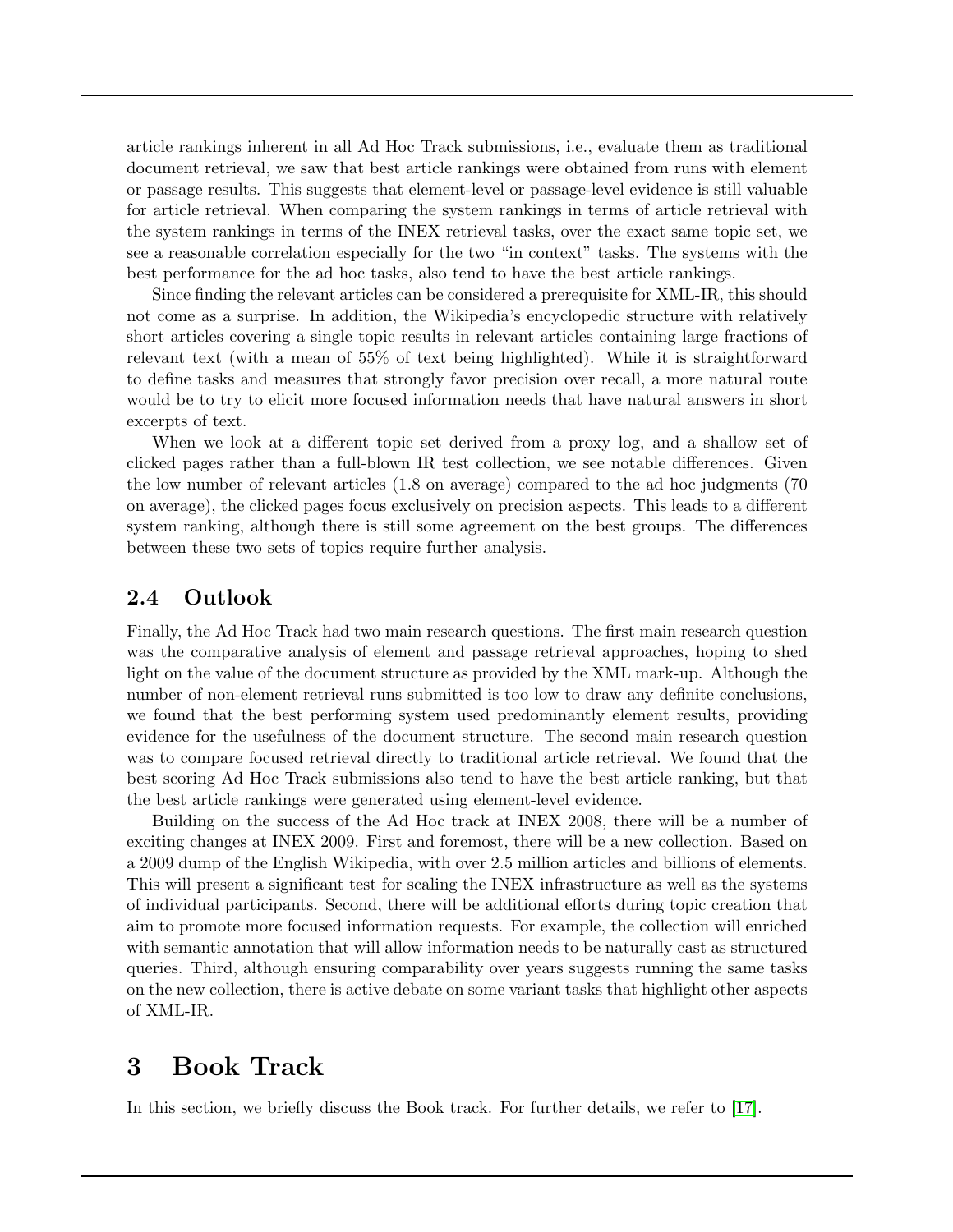#### 3.1 Goals and Setup

Now in its second year, the Book Track [\[17\]](#page-19-1) focused on three themes of interest relevant to information retrieval (IR), human computer interaction (HCI), digital libraries (DL), and eBooks: a) IR techniques for searching collections of digitized books, b) users' interactions with eBooks, and c) mechanisms to increase accessibility to the content of digitized books. Based on these, four tasks were defined and investigated: 1) The Book Retrieval (BR) task aimed to compare traditional document retrieval methods with domain-specific techniques exploiting book-specific features, such as the back of book index or associated metadata like library catalogue information, framed within the user task of building a reading list for a given topic, 2) the Page in Context (PiC) task aimed to test the value of applying focused retrieval approaches to books where users expect to be pointed directly to relevant book parts, 3) the Structure Extraction (SE) task aimed to evaluate automatic techniques for deriving structure from layout and OCR for building hyperlinked table of contents (ToCs) for digitized books, and 4) the *Active Reading* task (ART) aimed to explore suitable user interfaces enabling annotation, review and summary across multiple books.

#### 3.2 Test Collection

A total of 54 organisations registered for the track, of which 15 took part actively throughout the year, contributing topics, runs, or relevance judgements to the test collection.

The test collection is based on 50,239 digitized out-of-copyright books (totaling 400GB), provided by Microsoft Live Search and the Internet Archive. These include history books, biographies, literary studies, religious texts and teachings, reference works, encyclopedias, essays, proceedings, novels, and poetry. The full text of the books is marked up in an XML format referred to as BookML, developed by the Document Layout Team of Microsoft Development Center Serbia, which contains, e.g., markup for table of contents entries. 50,099 of the books also comes with an associated MAchine-Readable Cataloging (MARC) record that contains publication (author, title, etc.) and classification information. In addition to the full corpus, a reduced version (50GB, or 13GB compressed) was also made available, where word markups (incl. word coordinates) were removed. Both the BR and PiC tasks built on the full corpus, while in ART participants could select up to 100 books to use in their user studies, and the SE task used a different set of 100 books for which JPEG page images and the original OCR files (in DjVu XML, essentially with only page level structure) were distributed to participants.

In 2008, 40 new content-only (CO) topics (ID: 31-70) were contributed by participants, which were merged with the 30 CO topics created last year for the PiC task (ID: 1-30). The combined set was then used both for the BR and PiC tasks.

Relevance assessments were collected using an online Book Search System, available at <http://www.booksearch.org.uk>, developed by Microsoft Research Cambridge, which allowed participants to search, browse, read and annotate books in the test collection. Assessments were gathered through a game called the Book Explorers' Competition, which was modeled based on two competing roles: explorers vs reviewers. An explorer's task was to locate and mark relevant content. Reviewers then checked the quality of the explorers' work by providing their own assessments. In addition, both explorers and reviewers judged the relevance of books on a six-point scale. The collection of relevance assessments was frozen on 25 February 2009. In total, 3,674 unique books and 33,120 unique pages were judged across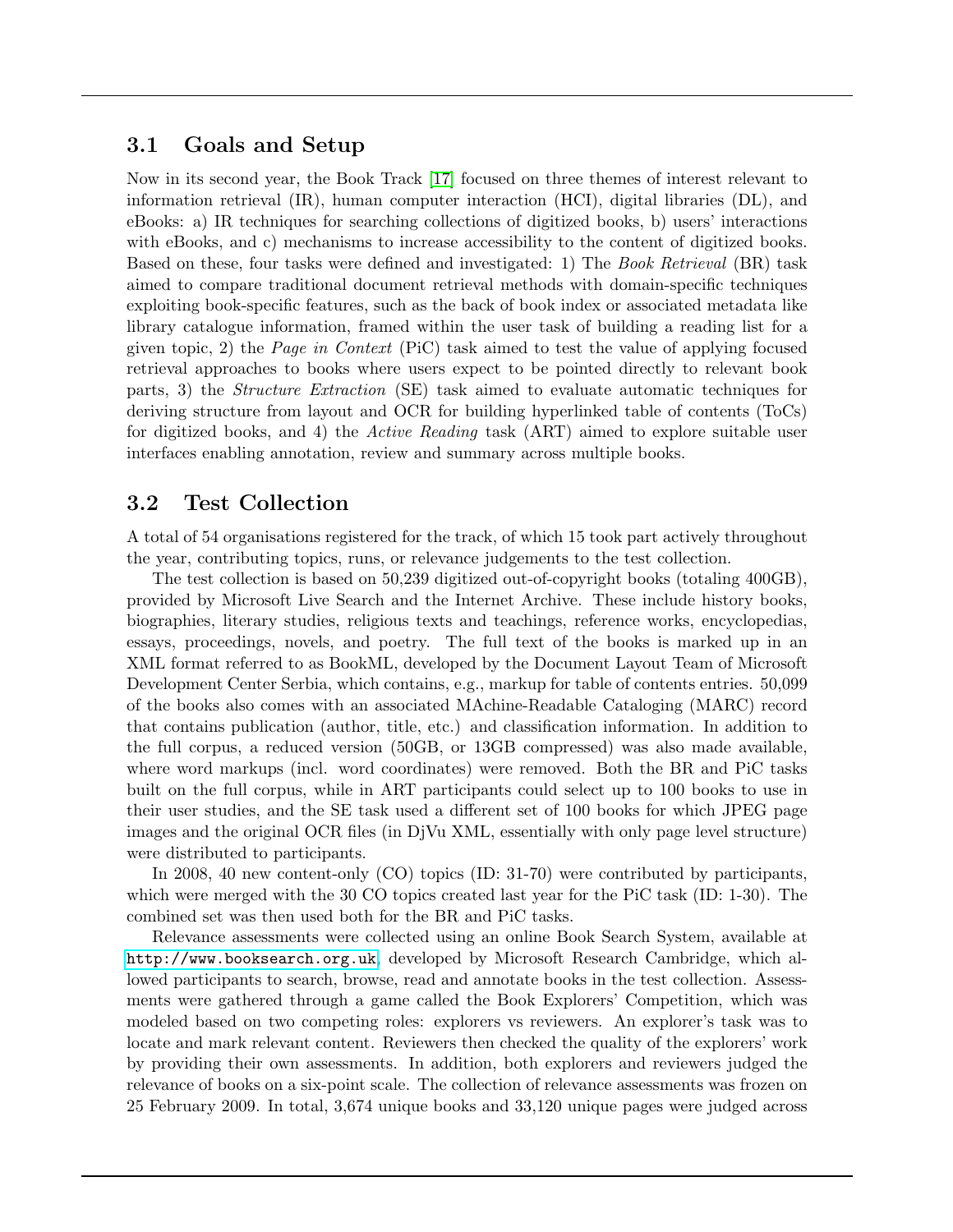29 topics, and 1,019 highlight boxes were drawn by 17 assessors. For more details on the collected data, please refer to [\[17\]](#page-19-1).

#### 3.3 Results

#### 3.3.1 Book Retrieval and Page in Context Tasks

For the evaluation of the BR and PiC tasks, we used trec eval v8.1 and separate book-level and page-level relevance assessment sets (qrels), where multiple relevance labels assigned by multiple assessors were averaged. The ranking of books in both BR and PiC tasks was evaluated as traditional document retrieval. The ranking of book parts in the PiC task was evaluated at page level for each book, treating each page as a document, and then averaging over the run. We summarise below the main findings, but note that since the qrels vary greatly across topics, these should be treated more as preliminary observations.

For the BR task, 18 runs were submitted by 4 groups. Participants experimented with various techniques, e.g., using book content vs. MARC record information, ranking books by document score vs. best element score, or ranking books by the percentage of pages retrieved, as well as incorporating Wikipedia evidence. The best performing run (by MAP) was a run submitted by RMIT, which ranked books by the percentage of pages retrieved using BM25 over a page level index (MAP=0.1056). The general conclusion, however, for the other 3 groups' experiments was that the simple book content based baseline performed better than any attempts to combine book-specific evidence to improve performance. This suggests that there is still plenty to be done in discovering suitable ranking strategies for books.

For the PiC task, 13 runs were submitted by 2 groups. Participants mostly experimented with ways of combining document and element level scoring methods. The best performing run was submitted by the University of Amsterdam, who found that while focused methods were able to locate relevant text within books, page level evidence was of limited use without the wider context of the whole book.

#### 3.3.2 Structure Extraction Task

For the evaluation of the SE task, the ToCs generated by participants were compared to a manually built ground-truth, created by hired assessors, using a structure labeling tool built by Microsoft Development Center Serbia. Precision was defined as the ratio of the total number of correctly recognized ToC entries and the total number of returned ToC entries; and recall as the ratio of the total number of correctly recognized ToC entries and the total number of ToC entries in the ground-truth.

7 runs were submitted by 2 groups, implementing two very different approaches. The best performance (by the F-measure, the harmonic mean of precision and recall), was obtained by the Microsoft Development Center Serbia team  $(F = 53.47\%)$ , who extracted ToCs by first recognizing the page(s) of a book that contained the printed ToCs. The other group relied on title detection within the body of a book and achieved a score of  $F = 10.27\%$ .

#### 3.3.3 Active Reading Task

The main aim of ART is to explore how hardware or software tools for reading eBooks can provide support to users engaged with a variety of reading related activities, such as fact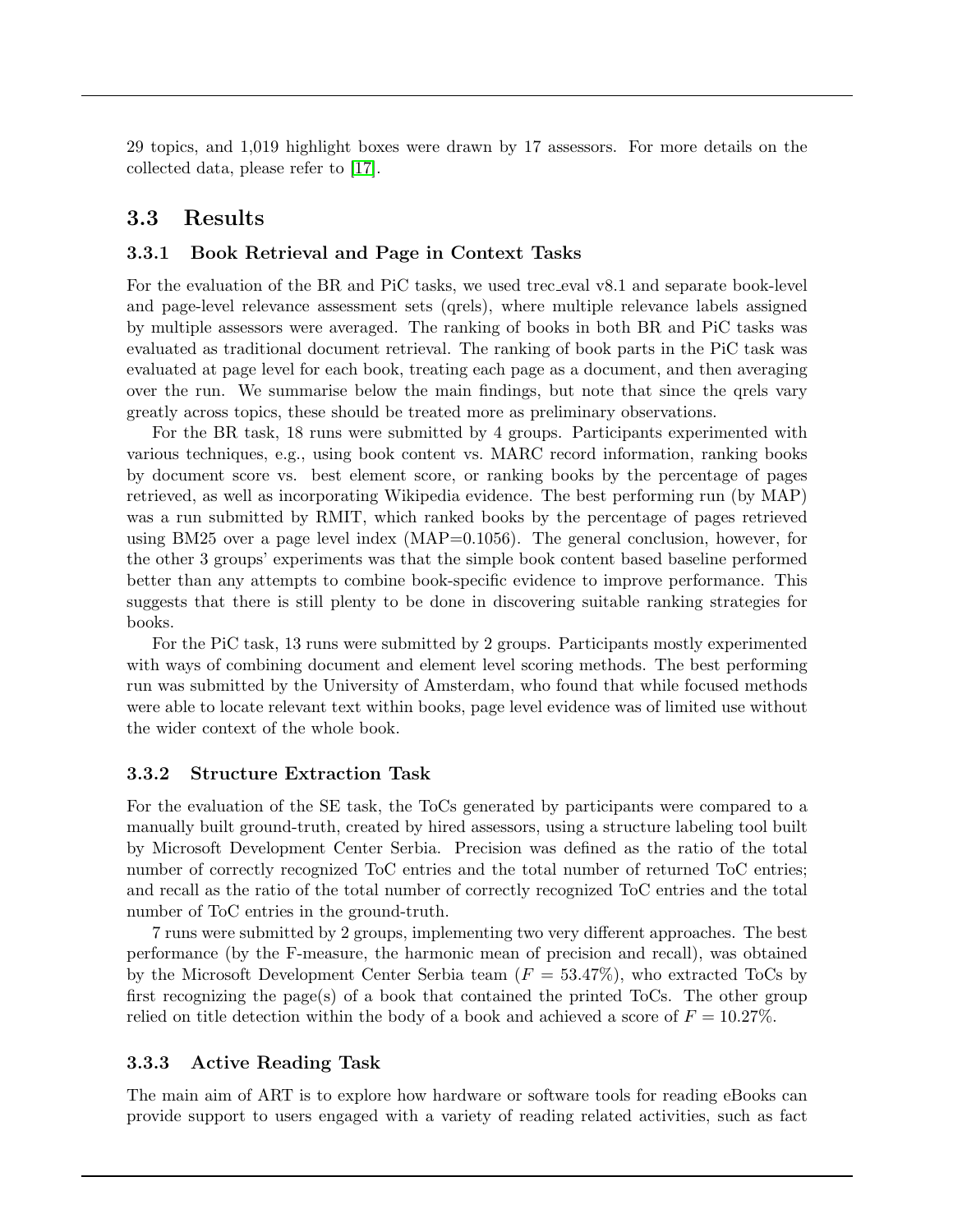finding, memory tasks or learning. The goal of the investigation is to derive user requirements and consequently design recommendations for more usable tools to support active reading practices for eBooks. This is done by running a comparable but individualized set of studies, all contributing to elicit user and usability issues related to eBooks and e-reading. Because of its novelty, it took a while to involve and engage researchers in ART. Studies run by 2 participating groups are still ongoing, and thus we do not yet have results to report. We are continuing ART in 2009 and plan to work toward raising awareness and interest in related communities not yet involved in INEX.

### 3.4 Conclusions and Outlook

The Book Track in 2008 has attracted a lot of interest and has grown to double the number of participants from 2007. However, active participation remained a challenge for most groups due to the high initial setup costs (e.g., building infrastructure). Nonetheless, a lot has been achieved this year. The most significant result is an established infrastructure for the evaluation of the various tasks. These include evaluation mechanisms, measures, user study methodologies, and ground-truth building methods and systems. The latter presented one of the biggest challenges due to the huge effort required. We devised a collective relevance gathering method, which we implemented as an online game. We found this method feasible and reliable [\[18\]](#page-19-2), but one that requires a larger community to support it, i.e.,  $\gg$  17 assessors. To address this, we are currently looking at using Amazon's Mechanical Turk service, as well as investigating the possibility of opening up the Book Search System and allowing any users to create their own topics and saving their searches and book annotations for these.

For INEX 2009, we plan to run modified versions of the same tasks. The SE task will run both at INEX 2009 and at ICDAR 2009 (International Conference on Document Analysis and Recognition) with a set of 1,000 books. The BR task will be shaped around the user task of compiling a reading list for selected Wikipedia articles, while we aim to expand the PiC tasks to tree retrieval [\[1\]](#page-18-1). ART is continuing into 2009.

## <span id="page-6-0"></span>4 Efficiency Track

In this section, we discuss the goals, general setup and results of the Efficiency Track that was newly introduced to INEX 2008. For further details, we refer to [\[21\]](#page-19-3).

### 4.1 Overview

The new INEX Efficiency Track provides a common forum for the evaluation of both the effectiveness and efficiency of XML ranked retrieval approaches on real data and real queries. As opposed to the purely synthetic XMark or XBench benchmark settings that are still prevalent in efficiency-oriented XML retrieval tasks, the Efficiency Track continues the INEX tradition using a rich pool of manually assessed relevance judgments for measuring retrieval effectiveness. Thus, one of the main goals is to attract more groups from the DB community to INEX, being able to study effectiveness/efficiency trade-offs in XML ranked retrieval for a broad audience from both the DB and IR communities. The Efficiency Track significantly extends the Ad-Hoc Track by systematically investigating different types of queries and retrieval scenarios, such as classic ad-hoc search, high-dimensional query expansion settings,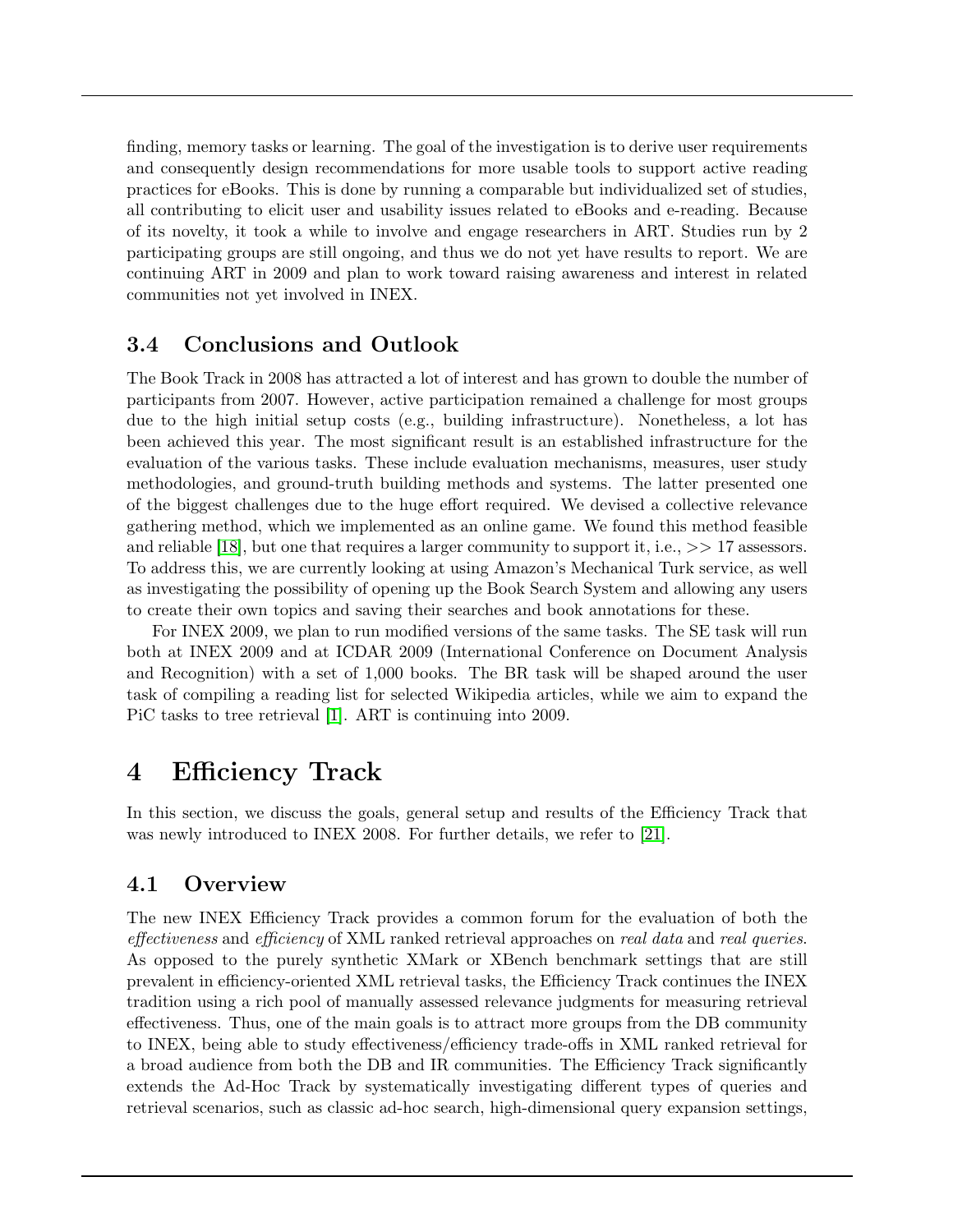and queries with a deeply nested structure (with all topics being available in both the NEXIstyle CO and CAS formulations, as well as in their XPath 2.0 Full-Text counterparts).

Just like the Ad-Hoc Track, the Efficiency Track used the 2007 version of the INEX-Wikipedia collection [\[3\]](#page-18-0), an XML version of English Wikipedia articles initially introduced for INEX 2006 and slightly revised in 2007. Although this 4.38 GB XML-ified Wikipedia collection is not particularly large from a DB point-of-view, it has a rather irregular structure with many deeply nested paths, which will be particularly challenging for traditional DB-style approaches, e.g., using path summaries. There is no DTD available for INEX-Wikipedia.

### 4.2 Topic Types

One of the main goals to distinguish the Efficiency Track from traditional Ad-Hoc retrieval was to cover a broader range of query types than the typical NEXI-style CO or CAS queries, which are mostly using either none or only very little structural information and only a few keyword conditions over the target element of the query. Thus, two natural extensions were 1) to extend given Ad-Hoc queries with high-dimensional query expansions, and 2) issue a specific call for new topics to all participants, aiming to increase the amount of structural query conditions without sacrificing IR aspects in processing these queries. In summary, the Efficiency Track focused on the following types of topics, each representing different challenges for efficient and effective retrieval:

Type (A) Topics: 540 topics (no. 289–828) were taken over from previous Ad-hoc Track settings used in 2006–2008, which constituted the major bulk of topics used for the Efficiency Track. These topics represent classic, Ad-Hoc-style, focused passage or element retrieval (similar to the INEX Ad-Hoc Focused task 2006–2008) over a combination of NEXI CO and CAS queries. Topic ids were taken over from the Ad-Hoc track, thus allowing for the reuse of assessments.

Type (B) Topics: 21 topics (no. 829–849) were derived from interactive, feedbackbased query expansion runs, kindly provided by the Royal School of Library and Information Science, Denmark, investigated in the context of the INEX Interactive Track 2006. These CO topics were intended to simulate high-dimensional query expansion settings with up to 112 keywords (topic no. 844), which cannot be evaluated in a conjunctive manner and are expected to pose a major challenge to any kind of search engine and evaluation strategy. Respective expansion runs have been submitted by RSLIS also to the 2006 Ad-Hoc track, such that relevance assessments for these topics are available from the INEX 2006 Ad-Hoc track assessments.

Type (C) Topics: 7 new topics (no. 850–856) were newly developed and submitted by Efficiency Track participants. These topics represent high-dimensional, structure-oriented retrieval settings over a DB-style set of CAS queries, with deeply nested structure but only a few keyword conditions. Assessments were originally intended to get accomplished by Efficiency Track participants as well, but were then skipped due to the low amount of newly proposed type (C) topics and the low respective impact on overall result effectiveness as compared to the more than 500 Ad-Hoc topics that already come readily assessed. The evaluation of run-times however remains very interesting over this structure-enhanced set of type (C) topics as well.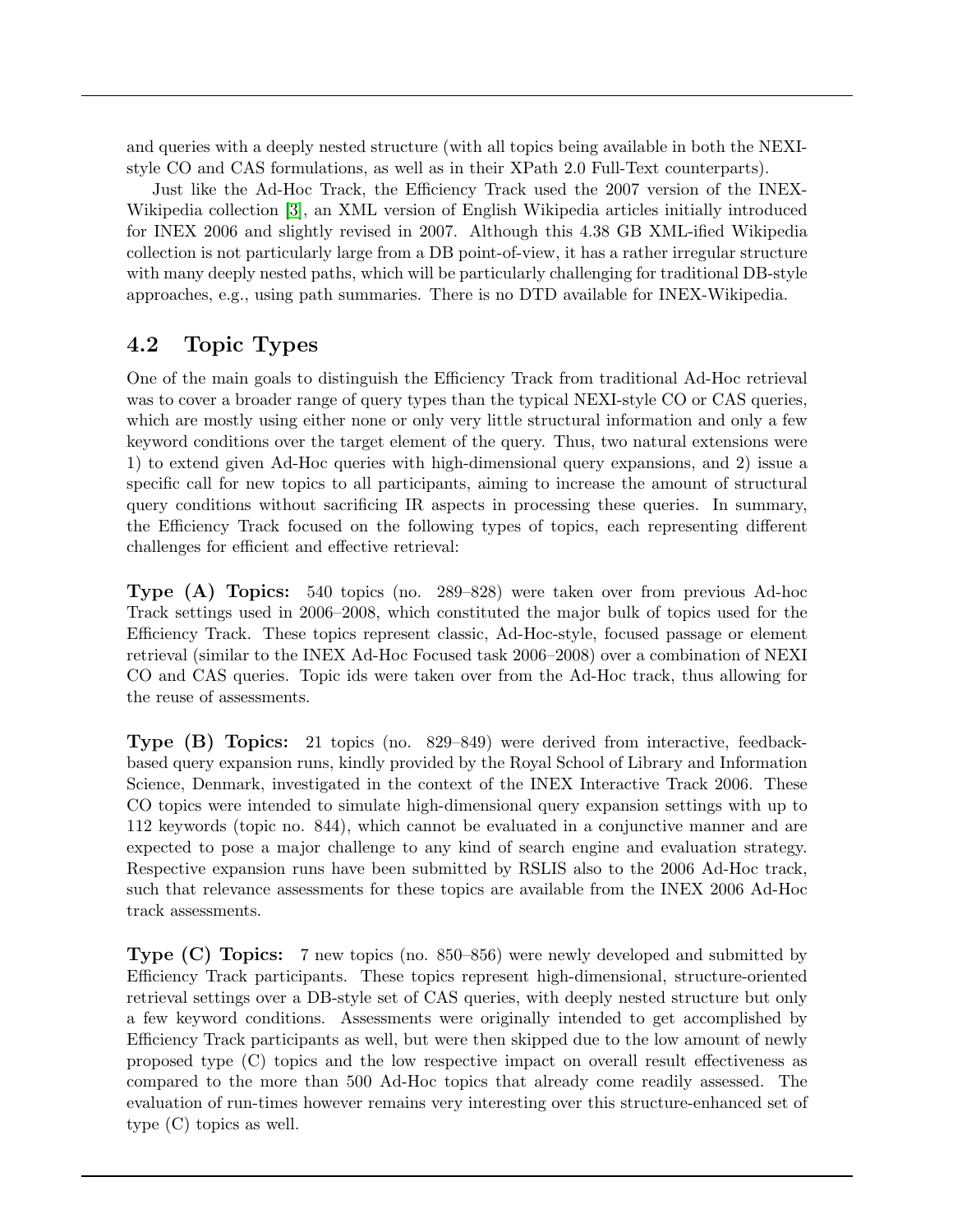The reuse of type (A) and (B) led to 308 topics for which assessments from the INEX 2006– 2008 Ad-hoc Tracks are readily available. An additional conversion to the new 2008 version of the inex eval tool and the (passage-based) assessments format was needed to incorporate the 2008 assessment files (QRels) and has been made available online for download from the track homepage at <http://www.inex.otago.ac.nz/tracks/efficiency/efficiency.asp>.

#### 4.3 Tasks and Metrics

The Efficiency Track particularly encouraged the use of top-k style query engines. The result submission format included options for marking runs as top-15, top-150, and top-1,500 (the latter corresponding to the traditional Ad-hoc submission format), using either a Focused (i.e., non-overlapping), Thorough (incl. overlap), or Article retrieval mode. Automatic runs may use either the title field, including the NEXI CO, CAS, or XPATH titles, additional keywords from the narrative or description fields, as well as automatic query expansions if desired. As opposed to the Ad-Hoc Track, reconsidering a Thorough retrieval mode (as used initially in INEX 2003–2005) intentionally allowed for overlapping elements to be returned, since removing overlap may mean a substantial burden for different systems.

To assess the quality of the retrieved results, the Efficiency Track applied the same metrics as used in the Ad-Hoc track. Runs in Focused or Article mode were evaluated with the interpolated precision metric [\[15\]](#page-19-4), using the evaluation toolkit from INEX 2008; the assessments for the topics from 2006 and 2007 have been converted to the new Qrel-based format. Runs in *Thorough* mode were evaluated with the precision-recall metric as implemented in inex eval [\[9\]](#page-18-2) after converting the Qrels from 2008 to the old XML-based assessment format.

### 4.4 Results and Conclusions

We received an overall amount of 21 runs submitted by 5 different groups. According to the run descriptions submitted by the participants, systems varied from classic IR engines with XML-specific ranking capabilities to highly specialized XQuery engines with full-text extensions. As for efficiency, average running times per topic varied from 91 ms to 17.19 seconds over the entire batch of 568 topics, from 19 ms to 4.72 seconds over the 540 type (A) topics, from 845 ms to 14.58 seconds over the 21 type (B) topics, and from 41 ms to 18.19 seconds over the 7 type (C) topics, respectively. Similarly to the Ad-Hoc Track results, article-only runs generally yielded very good efficiency results, as they clearly constitute an easier retrieval mode, however also at a comparable effectiveness level. Overall effectiveness results were generally comparable to the Ad-hoc Track (albeit using different topics), with the best runs achieving a MAiP value of 0.19 and interpolated (early) precision values of 0.67 at 1% recall (iP[0.01]) and 0.49 at 10% recall (iP[0.10]), respectively. Up to now, none of the systems made use of the XPath-FT-based topic format, which leads to the conclusion that so far only systems previously used in INEX were also used for the Efficiency Track.

In summary, the Efficiency Track will continue in 2009, with a focus on specifically difficult topic types. With the new 2009 INEX collection, based on a 2009 dump of the English Wikipedia, with over 2.5 million articles and billions of elements, we already expect major challenges in the scalability of systems for classic ad-hoc retrieval. Thus, the Efficiency Track will continue to provide an interesting, complementary setting to the Ad-Hoc Track.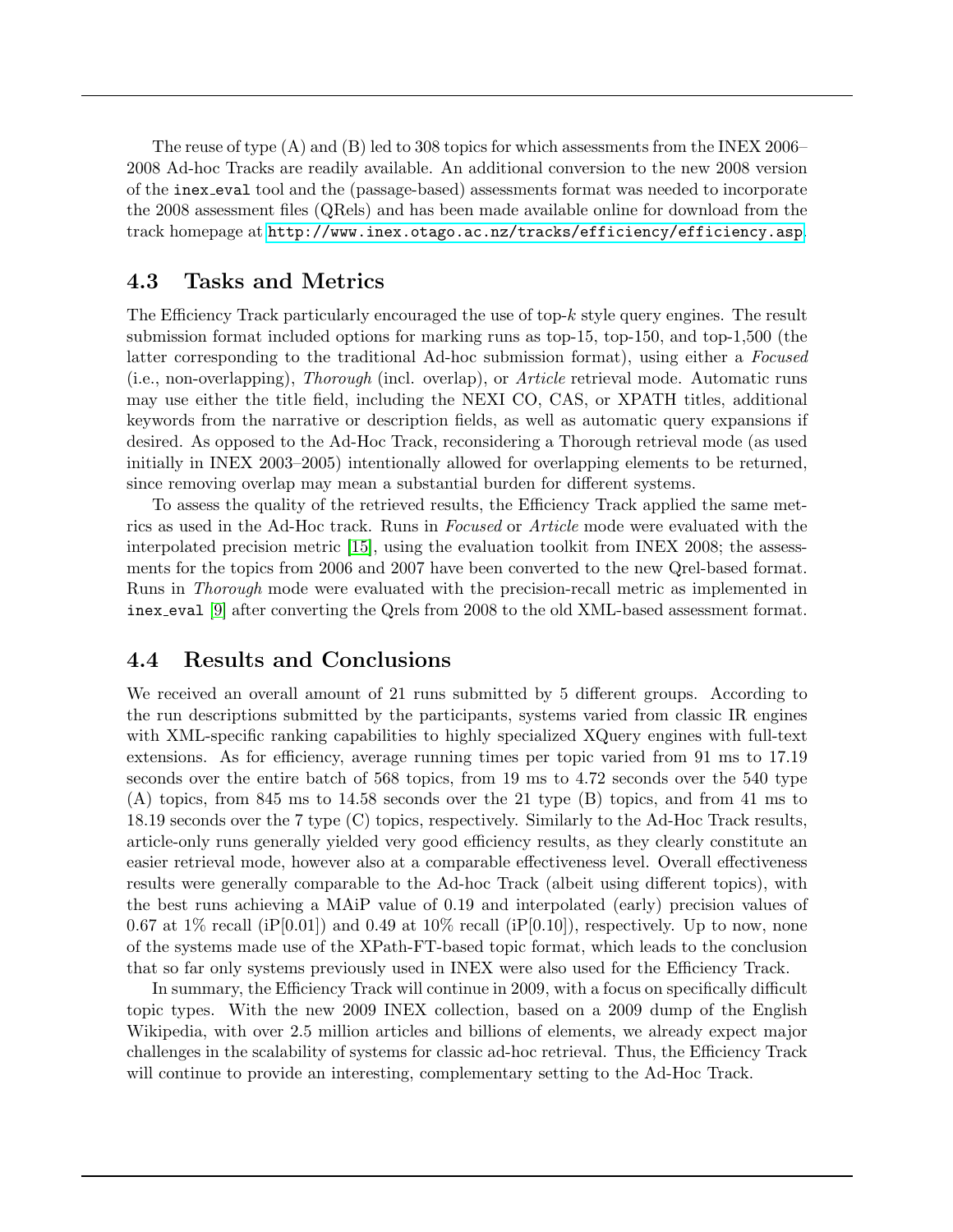## <span id="page-9-0"></span>5 Entity Ranking Track

In this section, we briefly discuss the Entity Ranking track; further details are in [\[2\]](#page-18-3).

Search engines supporting typed search, and returning entities instead of just web pages, would enable a simplification of many search tasks. In 2007, INEX has started the XML Entity Ranking track (INEX-XER) to provide a forum where researchers may compare and evaluate techniques for systems that return lists of entities. In entity ranking and entity list completion, the goal is to evaluate how well systems can rank entities in response to a user query; the set of entities to be ranked is assumed to be loosely defined by a generic category, given in the query itself, or by some example entities.

Entity retrieval can be characterized as "typed search." The goal of INEX-XER is to evaluate systems built for returning entities instead of documents. In the specific case of this track, categories assigned to Wikipedia articles are used to define the *entity type* of the results to be retrieved. Topics are composed of a set of keywords, the entity type(s), and, for the list completion task, a set of relevant entity examples.

#### 5.1 Tasks

The two main tasks at INEX-XER 2008 were Entity Ranking (XER) and List Completion (LC). They concern information needs represented as triples of type <query, category, entity>. The category (that is the entity type) specifies the type of objects to be retrieved. The query is a free text description that attempts to capture the information need. The entity attribute specifies a set of example instances of the given entity type. ER runs are given as input the query and category attributes, where LC runs are based on query and entity. In both cases, the system should return the relevant Wikipedia pages (each page playing the role of an entity surrogate).

Additionally, we performed an Entity Relation Search (ERS) pilot task. The motivation for such task is that searchers may want to know details about previously retrieved entities, and, specifically, their relations with other entities. An example relation search seeks museums in the Netherlands exhibiting Van Gogh's artworks, and the cities where these museums are located. A system needs to first find a number of relevant museums, and then establish correct correspondence between each museum and a city. The ERS task could help explore connections between information retrieval and related fields like information extraction, social network analysis, natural language processing, the semantic web, and question answering. ERS concerns tuples of type <query, category, entity, relation-query, target-category, target-entity>. The query, category, and entity are already defined in the entity ranking task. The relation-query in form of free text describes the relation between an entity and a target entity. The target-category specifies the type of the target entity. Target-entity specifies example instances of the target entity type.

### 5.2 Topics

Topics are composed of a title, that is, a keyword query the user provides to the system, a description and a narrative, that is, natural language explanation of the information need. Additionally, a category field and a set of example entities are contained in the topic. ERS topics also contain fields for the relation-query (i.e., title, description, and narrative), targetcategory, and example entity pairs.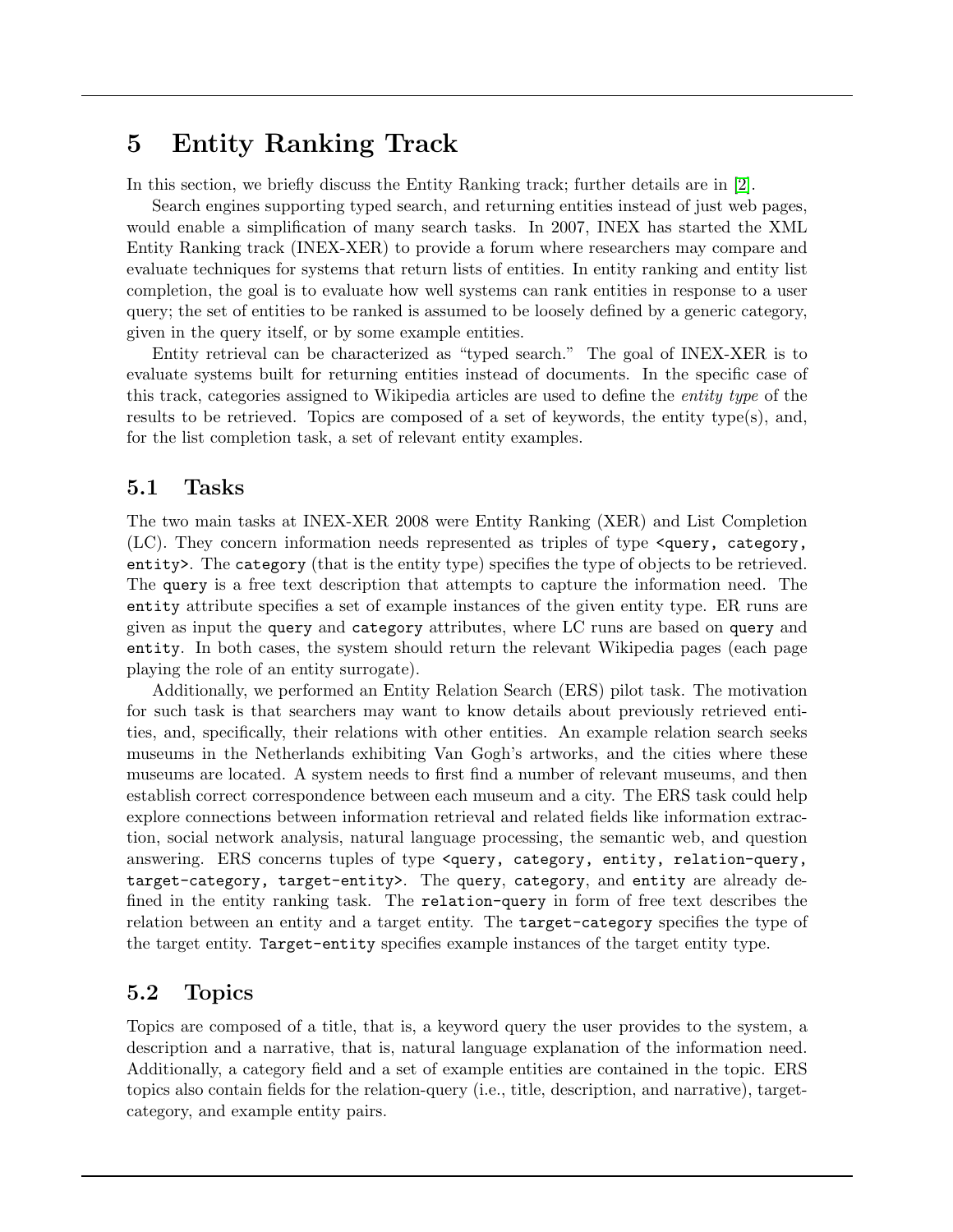Participants from eleven institutions have created a small number of (partial) entity examples with corresponding topic text. Candidate entities correspond to the names of articles that loosely belong to categories (for example may be subcategory) in the Wikipedia XML corpus. As a general guideline, the topic title should be type explanatory, i.e., a human assessor should be able to understand from the title what type of entities should be retrieved. Some of the topics have been extended for the ERS pilot task.

#### 5.3 Test Collection

The test collection created during INEX-XER 2008 consists of 35 topics and their assessments in an adapted trec eval format (adding strata information) for the xinfAP evaluation script. We used as official evaluation measure xinfAP as we performed a stratified sampling on top 100 retrieved entities by each run. The evaluation script is available for download at [http://www.l3s.de/](http://www.l3s.de/~demartini/XER08/)∼demartini/XER08/.

Topics 101-149 are XER topics, in that the participants created these topics specifically for the track, and (almost all) topics have been assessed by the original topic authors. From the originally proposed topics, topics with less than 7 relevant entities and topics with more than 74 relevant entities have been excluded from the test collection (because they would be unstable or incomplete, respectively). Three more topics were dropped, one on request of the topic assessor and two due to unfinished assessments, resulting in a final INEX-XER 2008 test collection consisting of 35 topics with assessments. 23 ERS topics are part of the final collection but relevance judgements for the ERS tasks have not been performed. Together with the 25 XER topics created in 2007, a set of 60 topics is now available for evaluating Entity Retrieval systems.

#### 5.4 Results

Most participants used language model techniques as underlying infrastructure to build their Entity Ranking engines. For both the ER and the LC task the best performing approach uses topic difficulty prediction by means of a four-class classification step [\[22\]](#page-19-5). They use features based on the INEX topics definition and on the Wikipedia document collection obtaining 24% improvement over the second best LC approach. Experimental investigation showed that Wikipedia categories helped for easy topics and the link structure helped most for difficult topics. As also shown in last INEX-XER edition (best performing group at INEX-XER 2007), using score propagation techniques provided by PF/Tijah works in the context of ER [\[20\]](#page-19-6). The third best performing approach uses categories and links in Wikipedia [\[16\]](#page-19-7). They exploit distances between document categories and target categories as well as the link structure for propagating relevance information showing how category information leads to the biggest improvements.

For the LC tasks the same techniques performed well. Additionally, [\[16\]](#page-19-7) also used relevance feedback techniques using example entities. Here, [\[13\]](#page-19-8) adapted language models created for expert search to the LC task incorporating category information in the language model also trying to understand category terms in the query text.

### <span id="page-10-0"></span>6 Interactive Track

In this section, we briefly discuss the Interactive track. For further details, we refer to [\[19\]](#page-19-9).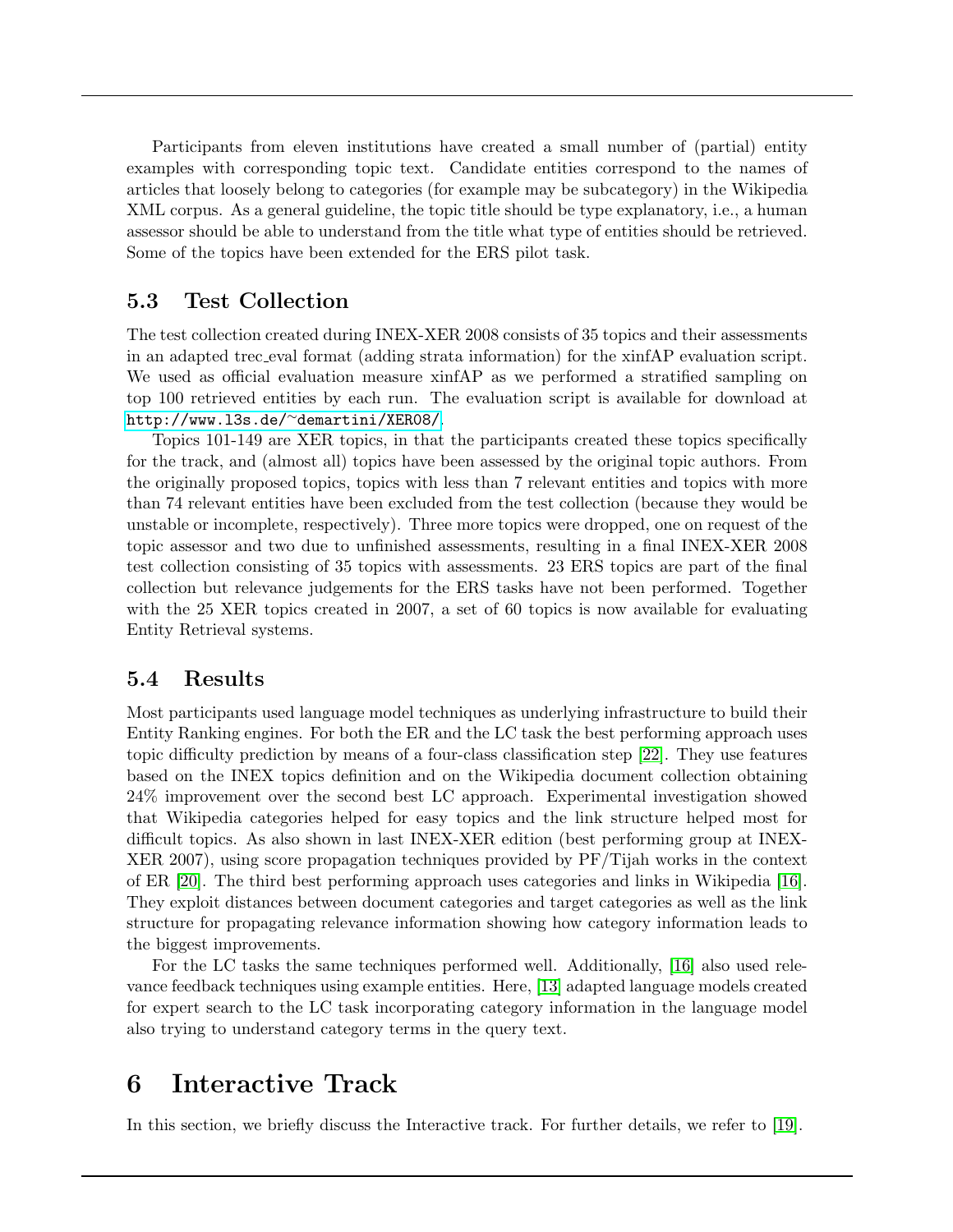### 6.1 Introduction

The purpose of the INEX interactive track (iTrack) has been to study searchers' interaction with XML-based information retrieval systems, focusing on how end users react to and exploit the potential of systems which provide access to parts of documents in addition to the full documents. The track was run for the first time in 2004, repeated in 2005 and again in 2006/2007. Although there has been variations in task content and focus, some fundamental premises has been in force throughout:

- a common subject recruiting procedure
- a common set of user tasks and data collection instruments such as questionnaires
- a common logging procedure for user/system interaction
- an understanding that collected data should be made available to all participants for analysis

This has ensured that through a manageable effort, participant institutions have had access to a rich and comparable set of data on user background and user behavior, of sufficient size and level of detail to allow both qualitative and quantitative analysis.

### 6.2 Task

The document collection used for the 2008 iTrack was the same as was used for most of the other INEX tracks, an extract of 650,000 Wikipedia articles. It was decided to experiment with two categories of search tasks, from each of which the searcher were instructed to select one of three alternative search topics constructed by the track organizers. The two categories of tasks consisted of fact-findings tasks (category 1) and research tasks (category 2).

The tasks were generated to represent information needs believed to be typical for Wikipedia users. The first category, fact-finding, represents search tasks that request specific information for a topic. An example of a fact-finding task is:

The "Seven summits" are the highest mountains on each of the seven continents. Climbing all of them is regarded as a mountaineering challenge. You would like to know which of these summits were first climbed successfully.

The second category, research, represents search tasks that require broader information on a topic, which can only be found by collecting information from several documents. An example of a research task is:

You are writing a term paper about political processes in the United States and Europe, and want to focus on the differences in the presidential elections of France and the United States. Find material that describes the procedure of selecting the candidates for presidential elections in the two countries.

### 6.3 Participating Groups

Seven groups initially expressed interest in participating in the track, but in the end only two groups were able to perform experiments.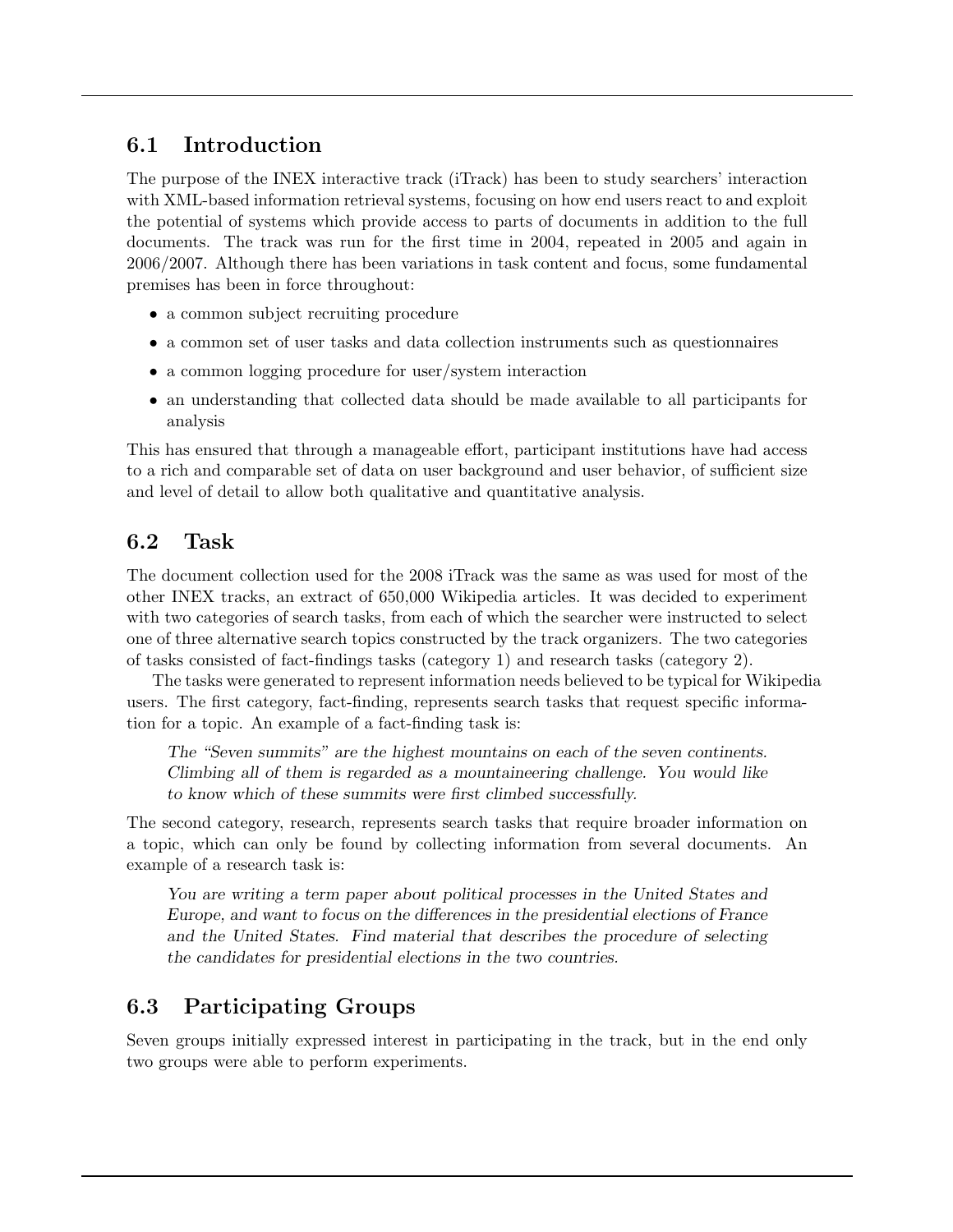#### 6.4 System and Experiment Design

The track were run using a java-based retrieval system built within the Daffodil framework [\[5\]](#page-18-4), which resides on a server at and is maintained by the University of Duisburg. The system returns search results consisting of elements of varying granularity (full Wikipedia articles, sections or sub-sections of articles). Elements are grouped by document in the result list, and up to three high ranking elements are shown per document. When a searcher chooses to examine a document the system shows the entire full text of the document with background highlighting for high ranking elements. In addition it shows a Table of Contents drawn from the XML formatting. From the ToC the searcher can choose individual sections and subsections for closer examination.

Before the experiment, the searchers were given a pre-experiment questionnaire, which collected demographic data. Each search task was preceded with a pre-task questionnaire, to establish searchers' perceptions of the search task. After each task, searchers were asked to fill out a post-task questionnaire, containing questions intended to learn about the searchers' use of and their opinion on various features of the search system, in relation to the task they had just completed. The experiment was closed with a post-experiment questionnaire, which asks searchers' general opinion of the search system. The questionnaire data were logged in a database.

The system was designed to have searchers assess the relevance of each item they looked at. These could be the full articles or article elements. Five different relevance scores were available. The scores expressed two aspects or dimensions in relation to solving the task: 1) How much relevant information does the part of the document contain? It may be highly relevant, partially relevant or not relevant. 2) How much context is needed to understand the element? It may be just right, more or less. All search sessions were logged and saved to a database.

### 6.5 Findings

Based on the log files, involving 29 test persons, a total of 56 sessions were successfully recorded (14 in Amsterdam and 42 in Oslo). Analysis of the logs and questionnaires is still ongoing; results so far concentrate on searchers' perceptions and performance in relation to the two search tasks.

In general, the results indicate that searchers were more satisfied when completing the research task compared to the fact-finding task. From the questionnaire, we found that test persons regarded the research task easier, were more satisfied with the search result and found more relevant information for the research task. This is plausibly related to the task type, where test persons regard more information as relevant or useful when searching for a more open-ended research task. Fact-finding tasks require a more specific and precise answer, which may diminish the additional value of exploring a wide range of search results. This finding is consistent with the relevance assessment results, from the transaction log, where searchers found more relevant articles and elements when completing the research task compared to the fact-finding task. Also fact-finding sessions resulted in significantly more non-relevant articles than research sessions.

In the log, we see that test persons performed more queries in fact finding session and spent more time to solve research task. In other words, test persons examined the individual article/element more thorough when completing the research tasks. This could be related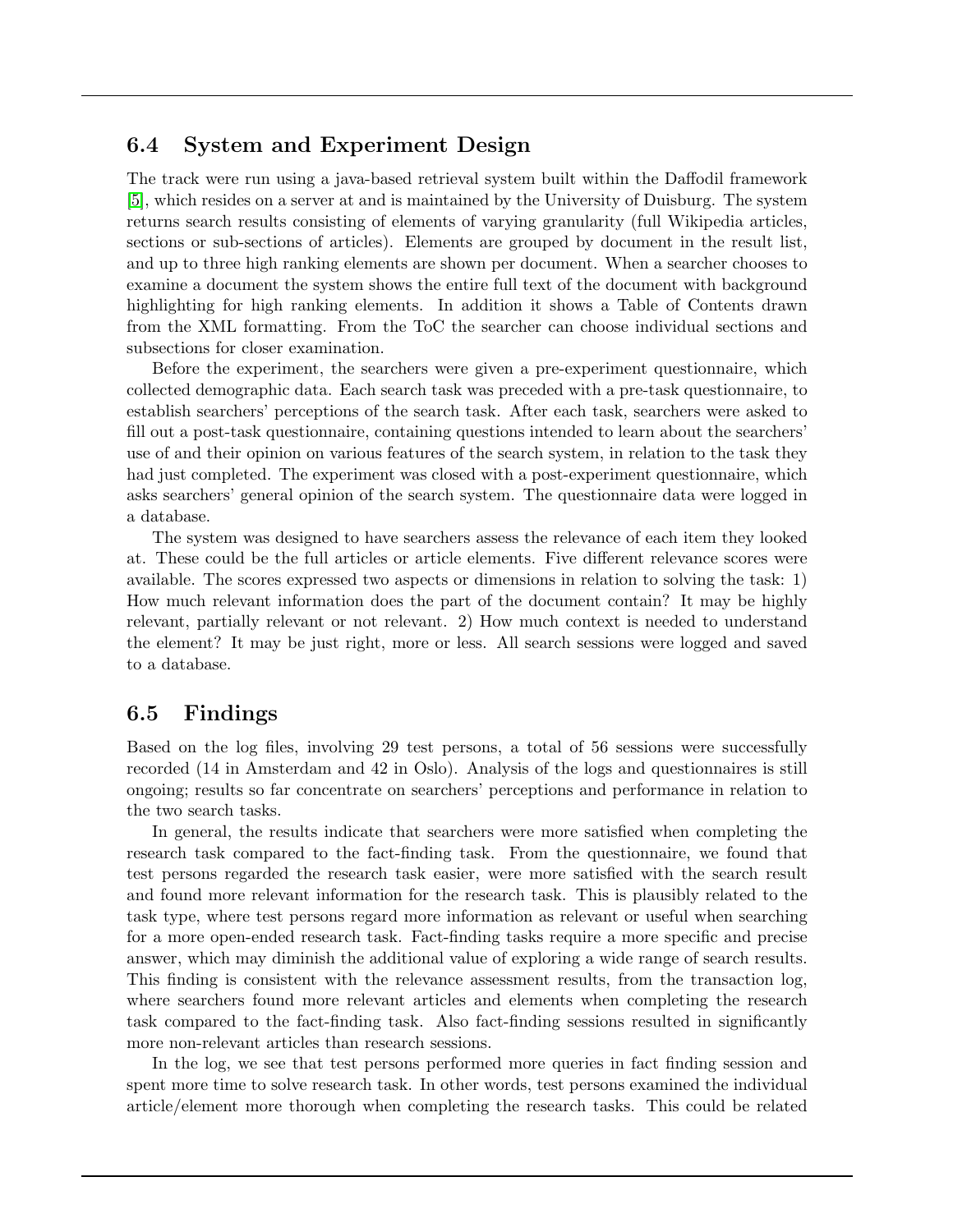to our finding that test persons found more relevant results for the research tasks. This explanation is also supported by the results of our questionnaire stating that the test persons were less certain that they had completed the fact-finding task compared to the research task.

A general result seems to be that the system was better at supporting research tasks than fact-finding tasks. This is particularly interesting since our test persons claimed that they use Wikipedia more for fact-finding than for research tasks.

### <span id="page-13-0"></span>7 Link the Wiki Track

In this section, we briefly discuss the Link the Wiki track. A comprehensive discussion can be found in [\[10\]](#page-18-5).

Automated link discovery in a centralized document repository is a challenging task. Focused link discovery takes the process a step further – the system must link each anchor text in the new document to the best entry point (BEP) in the target document. Incoming links are also focused – new anchors are identified in existing documents and are linked to their respective best entry points in the new document. In a growing collection, such as the Wikipedia, this approach can help keep the link graph up-to-date. This link graph maintenance requirement was motivation for the INEX Link-the-Wiki track.

The Link the Wiki track at INEX 2008 offered two tasks, file-to-file link discovery and anchor-to-bep link discovery. In the file-to-file task 6,600 documents were randomly selected, links removed, and evaluation of discovered links performed against the original collection links. In the anchor-to-bep task 50 topics were nominated by participants. The links discovered by the participants systems were pooled and were exhaustively manually assessed. Runs were evaluated using standard precision and recall measures such as MAP and interpolated precision-recall graphs.

The results suggest that automated link discovery is not a solved problem and that any evaluation of link discovery systems in the Wikipedia must be based on manual assessment, not on the existing links.

#### 7.1 Methodology

The collection used was a dump of the Wikipedia from 2006, consisting of 659,388 articles. A topic in the Link-the-Wiki track was an orphaned article (a de-linked document) and the goal was to extensively link it. In 2007, the Link-the-Wiki track was run at INEX for the first time and only the file-to-file task was run, and only with 90 topics. In 2008, the task was extended to 6600 randomly selected topics. Up to 250 outgoing and 250 incoming links were required per topic. In the new for 2008 anchor-to-bep task, 50 anchors were to be discovered, each anchor having up to 5 links.

A total of 10 groups from 8 different organizations participated in the track. 25 runs were submitted to the file-to-file task. In this task the ground-truth was those links already in the Wikipedia. A total of 31 runs were submitted to the anchor-to-bep task. All runs in the task were pooled for manual assessment. Those links already in the Wikipedia document were also added to the pool. The assessment pool was exhaustively evaluated. Topics contained between 405 and 1,772 links in the pool. A consequence of this approach is that the links already present in the Wikipedia are manually assessed.

A GUI tool was developed to facilitate the efficient manual assessment. Figure [1](#page-14-0) shows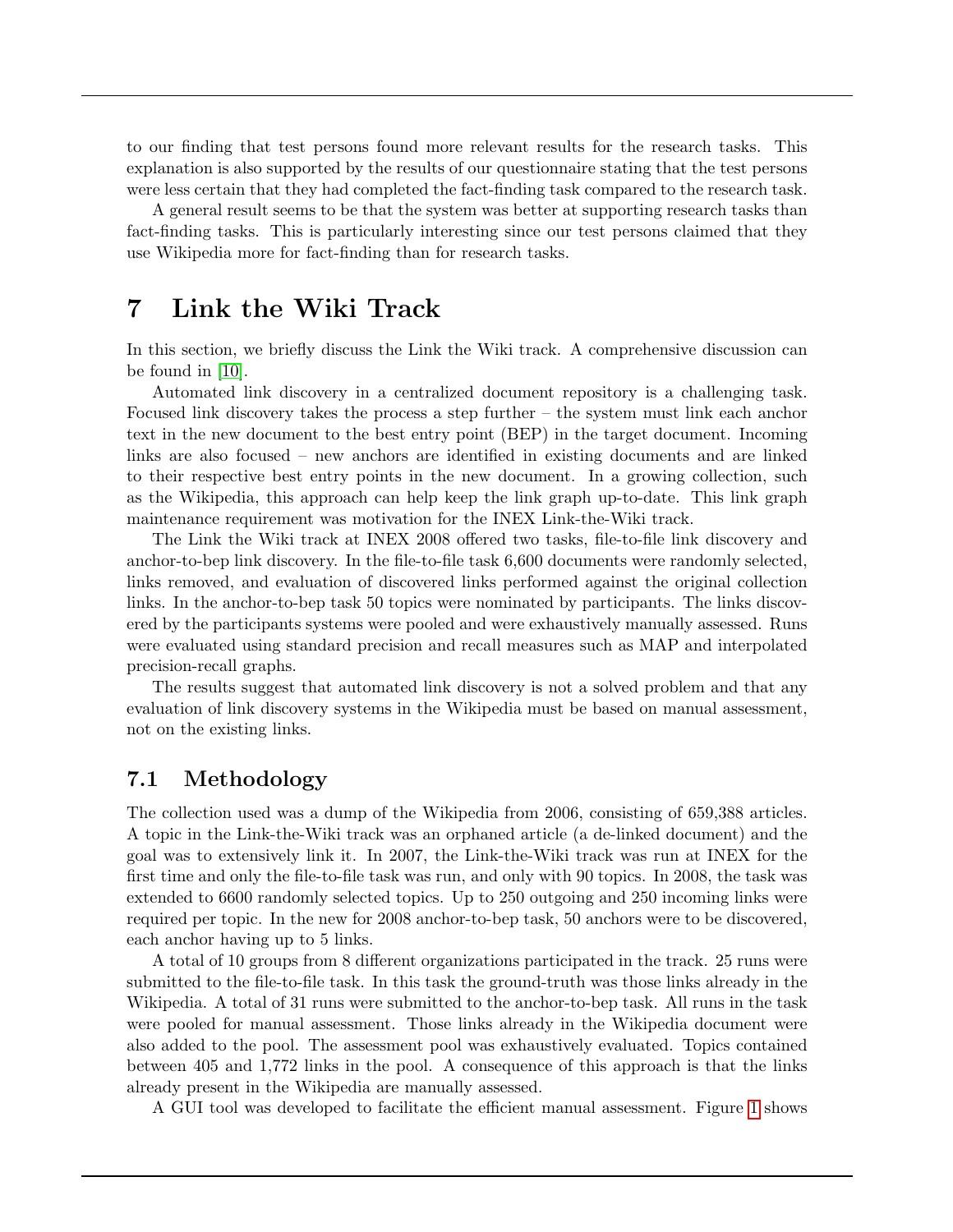

Figure 1: Link the Wiki 2008 Assessment Tool

<span id="page-14-0"></span>a screenshot of the program. The pool is on the right, the linking document is in the middle and the orphan topic with anchors embedded is on the left. The assessors decided the relevance or nonrelevance of a topic document, or a bunch of links within an anchor, by mouse clicks. The best-entry-point could be positioned in an appropriate position with a double-click; alternatively the link could be declared irrelevant with a right-click. The entire assessment process for a topic took about 4 to 6 hours to finish.

Evaluation of submitted links was performed using two sets of assessments. One set was derived from the existing Wikipedia links. The other was derived from the manual assessments. The evaluation of file-to-file links was based on standard precision/recall measures, treating the submitted list of links as a ranked list and measuring it against the assessment sets. Relevance was binary, either 0 (nonrelevant) or 1 (relevant). For the Anchor-to-BEP evaluation the relevance measure was adapted to include BEP proximity. The proximity of the BEP to a manually designated BEP (measured in character distance) was taken into account to derive the score of the link.

### 7.2 Results

The main link discovery methods utilized in the runs were based on two approaches: Anchor Link Analysis and Page Name Analysis. At INEX, the former approach is due to Itakura & Clarke [\[11\]](#page-18-6) and the latter is due to Geva [\[7\]](#page-18-7). Both approaches were first seen at INEX in 2007. The best Anchor Link Analysis run was submitted by the University of Otago [\[12\]](#page-19-10). The best Page Name Analysis run was submitted by QUT. Each institute corrected minor coding issues in their algorithms and re-submitted their best run. A third run was generated from the Wikipedia by taking the first 50 links in the original Wikipedia document.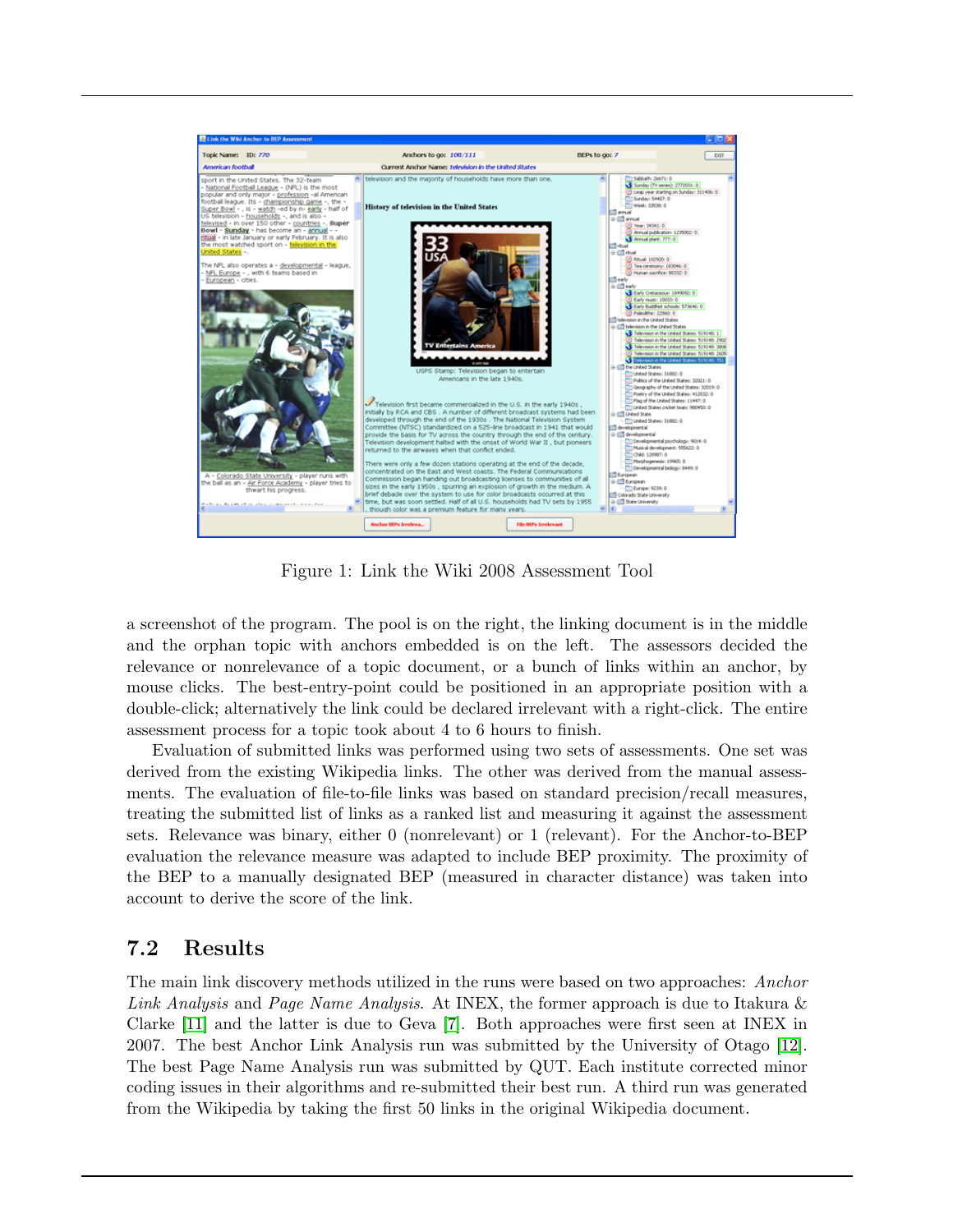

<span id="page-15-1"></span>Figure 2: Evaluation against manual and ground-truth assessments

Figure [2](#page-15-1) is a precision/recall graph showing the results of outgoing file-to-file link analysis against two assessments sets. The ground-truth set was those links present in the Wikipedia documents. The manual set is those links assessed as relevant by the human assessor: six lines are seen, the upper three are the assessment against the Wikipedia ground-truth whereas the lower three are the assessment against the manual assessments. The difference in performance of the three runs is large and significant when compared to the Wikipedia ground-truth, but slight and insignificant when compared to the manual assessments.

### 7.3 Discussion and Conclusions

Automated links discovery systems based on Anchor Link Analysis can perform near-perfectly when compared to the links already present in the Wikipedia. Those based on Page Name Analysis do not. However, then compared to the manually assessed links, the performance difference is not significant. The gap between linking in Wikipedia and readers' expectation is apparent since the assessors subjectively eliminate *unnecessary links* (e.g. link to year pages). The track has raised the question of how to algorithmically determine the difference between the links in the Wikipedia and those that a human assessor would asses as "relevant." This question will be examined by the track in 2009.

## <span id="page-15-0"></span>8 XML Mining Track

In this section, we briefly discuss the XML Mining track; a detailed discussion is in [\[4\]](#page-18-8).

### 8.1 Aims and tasks

The XML Document Mining track was launched for exploring two main ideas: first identifying key problems for mining semi-structured documents and new challenges of this emerging field and second studying and assessing the potential of machine learning techniques for dealing with generic Machine Learning (ML) tasks in the structured domain i.e. classification and clustering of semi structured documents. This track has run for four editions since INEX 2005, and the fifth edition is currently being launched. Among the many open problems for handling structured data, the track focuses on two generic ML tasks applied to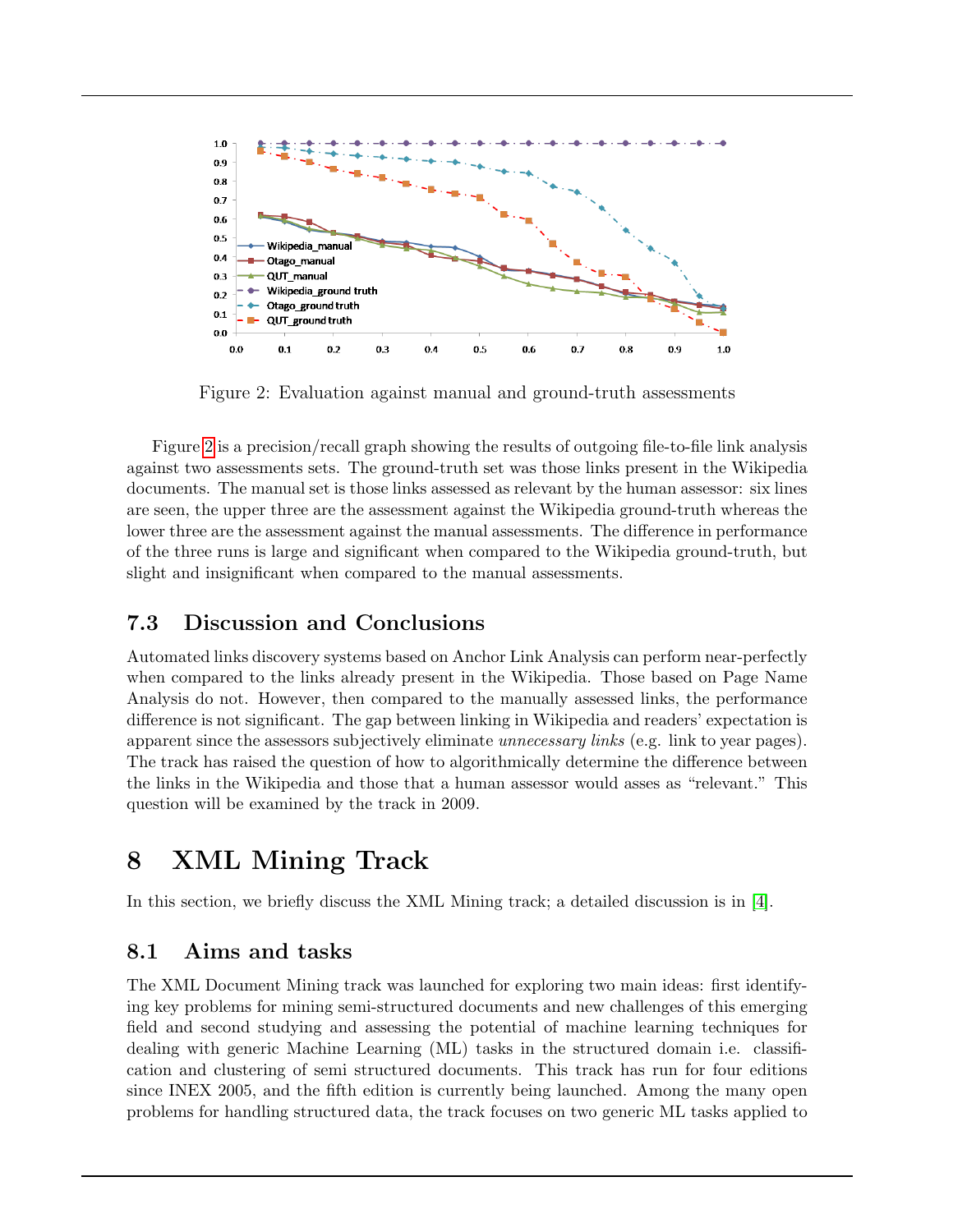

Figure 3: The supervised classification task.

<span id="page-16-1"></span>Figure 4: The unsupervised clustering task.

<span id="page-16-0"></span>Information Retrieval: while the preceding editions of the track concerned supervised classification/categorization and unsupervised clustering of independent document, this track is about the classification and the clustering of XML documents organized in a graph of documents. The goal of the track was therefore to explore algorithmic, theoretical and practical issues regarding the classification and clustering of interdependent XML documents.

Dealing with XML document collections is a particularly challenging task for ML and IR. XML documents are defined by their logical structure and their content (hence the name semi-structured data). Moreover, in a large majority of cases (Web collections for example), XML documents collections are also structured by links between documents (hyperlinks for example). These links can be of different types and correspond to different information: for example, one collection can provide hierarchical links, hyperlinks, citations, etc. Earlier models developed in the field of XML categorization/clustering simultaneously use the content information and the internal structure of XML documents for a list of models) but they rarely use the external structure of the collection i.e the links between documents.

We have focused on the problem of classification/clustering of XML documents organized in graph. More precisely, this track was composed of:

- a *single label classification* task where the goal was to find the single category of each document. This task consider a transductive context where, during the training phase, the whole graph of documents is known but the labels of only a part of them are given to the participants (see Figure [3\)](#page-16-0).
- a *single label clustering* task where the goal was to associate each document to a single cluster, knowing both the documents and the links between documents (see Figure [4\)](#page-16-1).

### 8.2 Collection

The corpus provided is a subset of the Wikipedia XML Corpus [\[3\]](#page-18-0). We have extracted a set of 114,336 documents and the links between documents. These links corresponds to the links provided by the authors of the Wikipedia articles. Note that we have only kept the links that concern the 114,333 documents of the corpus and we have removed the links that point to other articles. The provided corpus is composed of 636,187 directed links that correspond to hyperlinks between the documents of the corpus. Each document is pointed by 5.5 links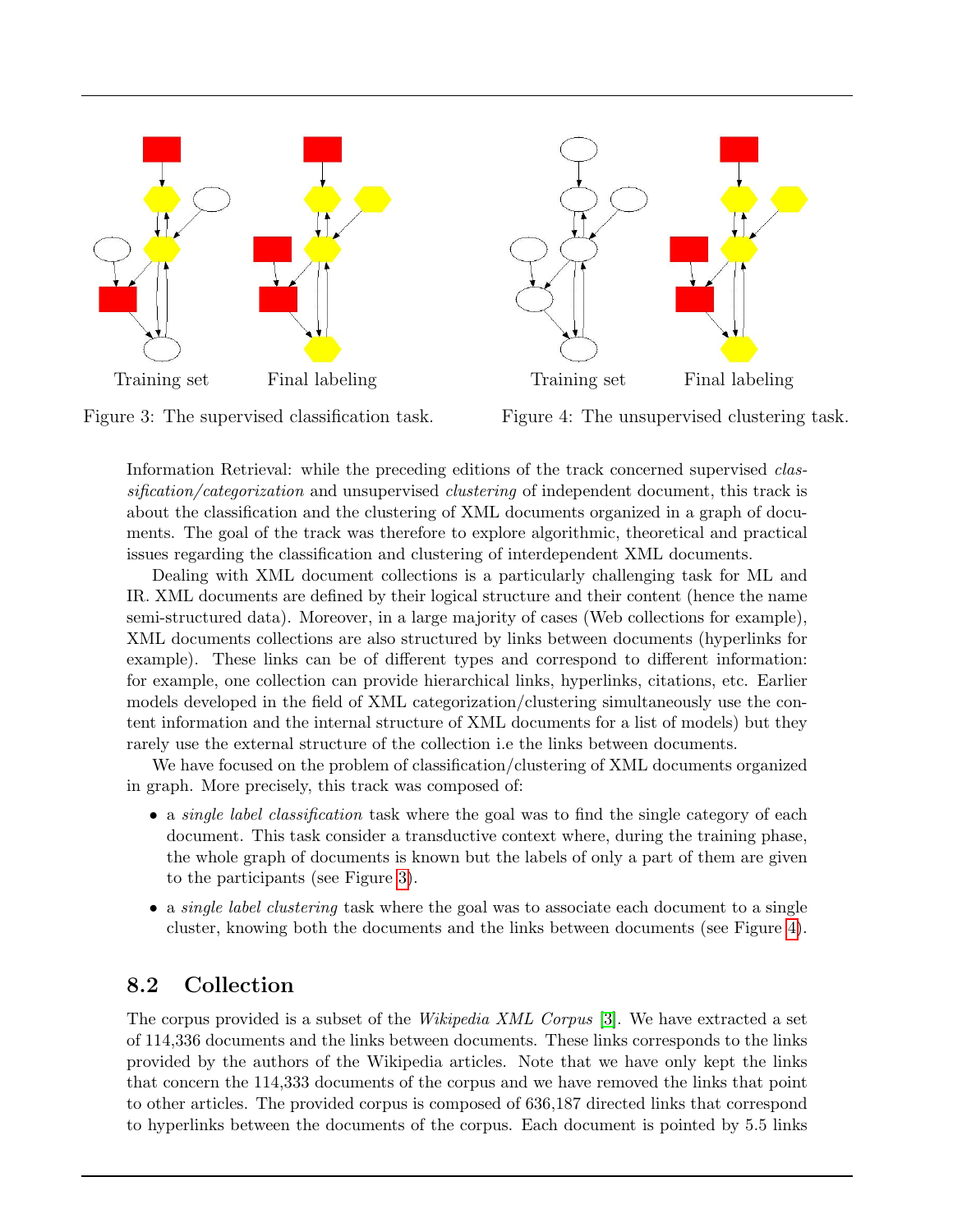on average and provide 5.5 links to other documents. The number of links (in-links and outlinks) directly depend on the size of the documents. This means that large documents are more cited than small ones. This characteristic is specific to Wikipedia and does not fit well with Web graph for examples. The global corpus topology is dense: the corpus is composed of one giant component where a large majority of documents are linked to and some very small "islands" of documents that are not linked to this component. The collection contains more than 20,000 possible categories, and one document can belong to many categories. In order to provide a single label classification/clustering benchmark, we have labeled the documents with a subset of the original Wikipedia categories. These categories have not been chosen randomly in the whole set of categories. We have kept a subset of 15 categories that allow reasonable performances for the supervised classification task using a Naive Bayes classifier. For the categorization task, we have provide the labels of 10% of the documents as a training set. These labels have been chosen randomly amongst the documents of the corpus.

#### 8.3 Evaluation and Results

Each submission has been blinded evaluated by the organizers on the testing corpus. For categorization, we have asked the participants to submit one category for each of the documents of the testing set. We have then evaluated how much the categories found by the participants correspond to the real categories of the documents. For each category, we have computed a recall that corresponds to the percentage of documents of the category that have been correctly classified.

For the clustering task, the participants have submitted a cluster index for each of the documents of the testing set. We have then evaluated if the obtained clustering corresponds to the real categories of the documents. For each submitted cluster, we have computed a purity measure that is a recall of the cluster considering that the cluster belongs to the category of the majority of its documents. We have also used a micro average purity and a macro average purity in order to summarize the performances of the different models over all the documents and all the clusters. Note that the evaluation of clustering is still an open problem particularly with semi-structured document where clusters can correspond to structural clusters or to thematic clusters. The measures proposed here just gives an idea of how much a model is able to find the 15 categories in an unsupervised way.

Four models have been submitted for the clustering task and five for the supervised classification Detailed results are given in [\[4\]](#page-18-8). For classification, the two best models (more than 78% recall) are obtained using classical vector classifiers (SVMs) with an appropriated document representation that mainly only uses the content information and link frequencies. The three other models that better use the graph structure perform between 73.8% and 68.1% in term of recall. For the clustering task, the purity obtained by the best submitted models for 15 clusters is around 50%. Note this purity can directly be compared to the 78% recall obtained by the supervised methods showing that supervision improves unsupervised learning by 28%.

### 9 Envoi

This complete our walk-through of the seven tracks of INEX 2008. The tracks cover various aspects of focused retrieval in a wide range of information retrieval tasks. This report has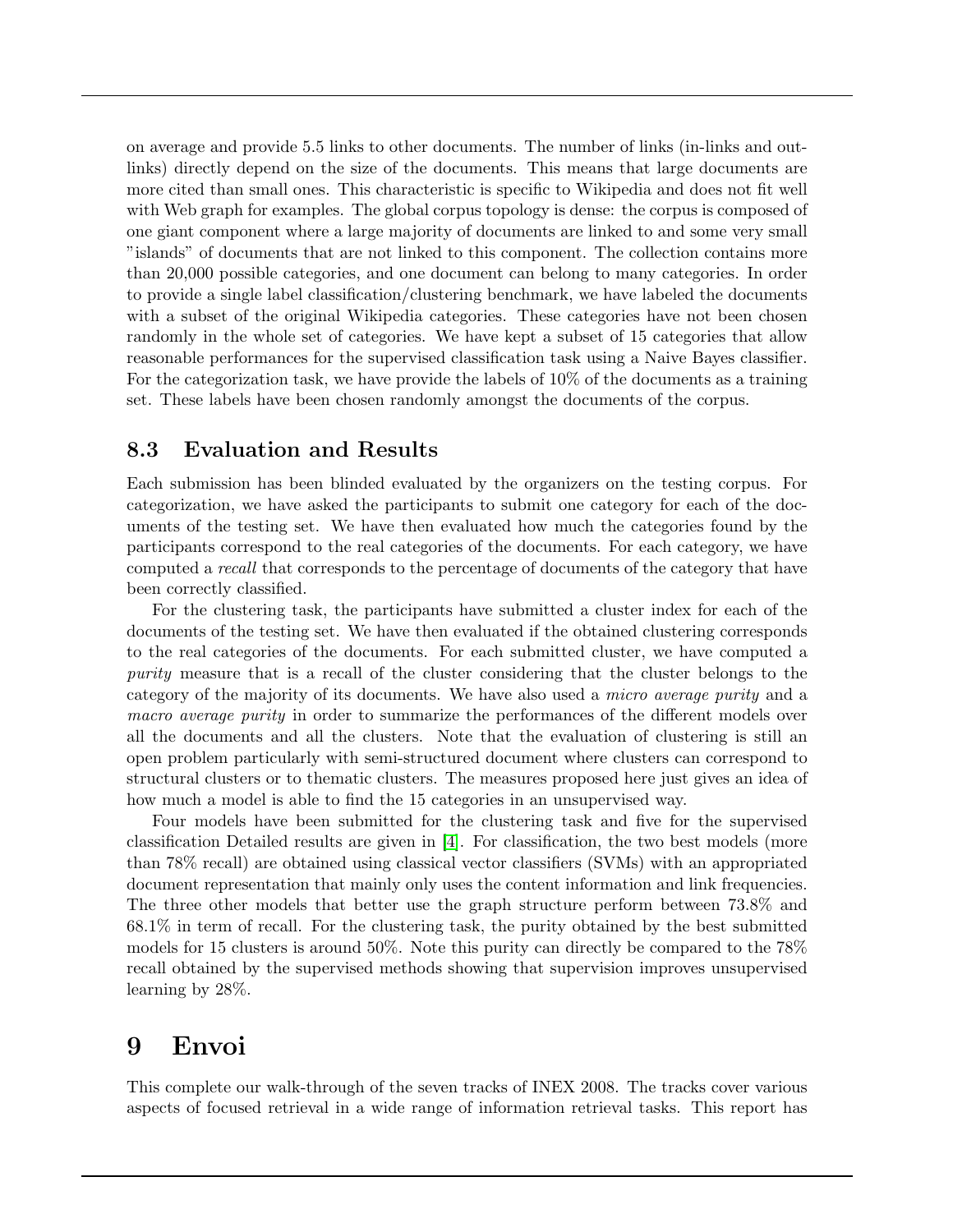only touched upon the various approaches applied to these tasks, and their effectiveness. The formal proceedings of INEX 2008 are being published in the Springer LNCS series [\[8\]](#page-18-9). This volume contains both the track overview papers, as well as the papers of the participating groups. The main result of INEX 2008, however, is a great number of test collections that can be used for future experiments.

INEX 2009 will see some exciting changes. First and foremost is the creation of a new collection, again based on the Wikipedia but a 2009 crawl containing over 2.5 million articles (making it four times larger than the current collection). Most of the track will continue, with similar tasks on the new collection, or entirely new tasks that address other aspects of focused retrieval.

## References

- <span id="page-18-1"></span>[1] M. S. Ali, M. P. Consens, G. Kazai, and M. Lalmas. Structural relevance: a common basis for the evaluation of structured document retrieval. In CIKM '08: Proceeding of the 17th ACM conference on Information and knowledge management, pages 1153–1162, New York, NY, USA, 2008. ACM.
- <span id="page-18-3"></span>[2] G. Demartini, A. P. de Vries, T. Iofciu, and J. Zhu. Overview of the INEX 2008 entity ranking track. In Geva et al. [\[8\]](#page-18-9).
- <span id="page-18-0"></span>[3] L. Denoyer and P. Gallinari. The Wikipedia XML Corpus. SIGIR Forum, 40(1):64–69, June 2006.
- <span id="page-18-8"></span>[4] L. Denoyer and P. Gallinari. Overview of the INEX 2008 XML mining track. In Geva et al. [\[8\]](#page-18-9).
- <span id="page-18-4"></span>[5] N. Fuhr, C. Klas, A. Schaefer, and P. Mutschke. Daffodil: An integrated desktop for supporting high-level search activities in federated digital libraries. In  $6th$  European Conference on Research and Advanced Technology for Digital Libraries (ECDL), pages 597–612, 2002.
- <span id="page-18-10"></span>[6] N. Fuhr, M. Lalmas, A. Trotman, and J. Kamps, editors. Focused access to XML documents: 6th International Workshop of the Initiative for the Evaluation of XML Retrieval (INEX 2007), number 4862 in LNCS. Springer Verlag, Berlin, Heidelberg, 2008.
- <span id="page-18-7"></span>[7] S. Geva. GPX: Ad-hoc queries and automated link discovery in the wikipedia. In Fuhr et al. [\[6\]](#page-18-10), pages 404–416.
- <span id="page-18-9"></span>[8] S. Geva, J. Kamps, and A. Trotman, editors. Advances in Focused Retrieval: 7th International Workshop of the Initiative for the Evaluation of XML Retrieval (INEX 2008), LNCS. Springer Verlag, Berlin, Heidelberg, 2009.
- <span id="page-18-2"></span>[9] N. Gövert and G. Kazai. Overview of the Initiative for the Evaluation of XML retrieval  $($ INEX) 2002. In N. Fuhr, N. Gövert, G. Kazai, and M. Lalmas, editors, *INEX Workshop*,pages 1–17, 2002.
- <span id="page-18-5"></span>[10] W.-C. Huang, S. Geva, and A. Trotman. Overview of the INEX 2008 link the wiki track. In Geva et al. [\[8\]](#page-18-9).
- <span id="page-18-6"></span>[11] K. Itakura and C. Clarke. University of Waterloo at INEX 2007: Ad hoc and link-thewiki tracks. In Fuhr et al. [\[6\]](#page-18-10), pages 380–387.